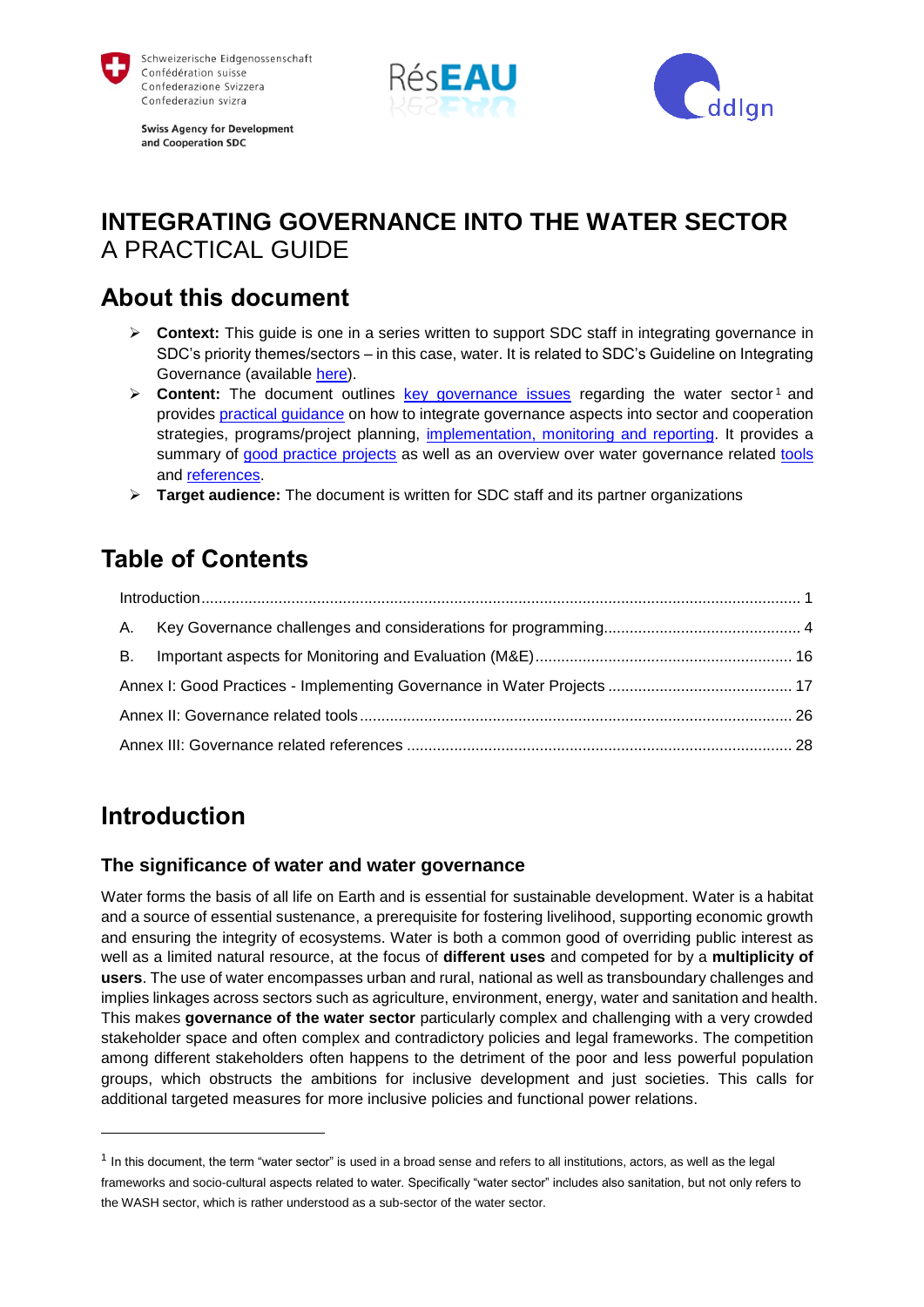All over the world, the water sector faces rapidly growing challenges: population growth, migration, urbanisation, industrialisation, climate change and agricultural expansion are placing further pressure on water resources. Increased competition among different users results in overuse and pollution of surface water and over-abstraction of groundwater, which in turn creates public health risks and is detrimental to the environment. Apart from creating massive challenges this panorama also presents opportunities, for example for improved cooperation, for more efficient use of water, or for promoting peace.

In **conflict, post-conflict or otherwise fragile contexts** water governance is particularly challenging, yet all the more relevant. Weak or non-existent institutions and scarce resources and knowledge often result in weak water management (e.g. regarding the provision of water and sanitation services) and low efficiency in water use, thus acerbating food scarcity and health problems and contributing to migration. In war, water is sometimes used as a strategic lever, at the expense of civilians (e.g. in Syria and Ukraine); and conflicts over water can exacerbate geopolitical tensions (e.g. between Uzbekistan and Tajikistan). At the same time working sector-wide on water in fragile contexts is also an opportunity: for example, improving the provision of public services such as water supply can improve capacities of local governance bodies to manage resources and involve citizens, thus building trust and supporting democratization; water can also be used as an instrument for peace-building between countries (e.g. the SDC's Blue Peace Initiatives). This is why, even in urgency-driven interventions, particular focus on governance is essential.

**The global agenda and its implications:** In 2010, the UN General Assembly recognized the **Human Right to Water**, which later was complemented with its equivalent for **sanitation**. The Human Rights to Water and Sanitation entitle everyone to sufficient, safe, accessible, culturally acceptable and affordable water and sanitation services for personal and domestic uses. They also state that these services have to be delivered in a participatory, accountable and non-discriminatory manner. Governments are obliged to ensure that everybody gains access to these services over a certain timeframe through creating an enabling environment, namely by adopting appropriate legislation, policies, interventions, and ensuring that these are adequately resourced and monitored.

The **2030 Agenda** includes a dedicated water goal, SDG 6, which aims to "ensure availability and sustainable management of water and sanitation for all". This goal crystalizes an important paradigm shift: away from purely building more infrastructure with an emphasis on "access" towards a more holistic approach **to improve governance of the water** and other key sectors. Both the recognition of access to water and sanitation as Human Rights and the Agenda 2030 clearly emphasize the need to go beyond business as usual and to work toward universal access. To reach the ambitious water goal of the 2030 Agenda for Sustainable Development (SDG 6) and implement the Human Rights Resolutions, considerable, coordinated global, national and local efforts are needed. Good water governance (see box below<sup>2</sup> ) is a key factor for this. This is even more the case, as water is also required for productive uses such as energy production, agriculture, or extractive industries. Consequently water governance and other related concepts have come to the fore.

## **Water governance, integrated water resource management and a human rights based approach**

Water governance seeks to improve the management of water resources, enhance the opportunities of different interest groups to articulate their

interests and exercise their legal rights, shed light on who takes decisions and how legal obligations are met, and contribute to nonviolent deliberation and mediation of conflicting interests.

'**Integrated water resource management (IWRM)**' is a process which promotes the coordinated development and management of

#### **Water governance**

Water governance refers to the political, social, economic and administrative systems in place that influence water's use and management. Essentially, who gets which water, when and how, and who has the right to water and related services, and their benefits.

<sup>&</sup>lt;sup>2</sup> Source[: http://watergovernance.org/governance/what-is-water-governance/](http://watergovernance.org/governance/what-is-water-governance/)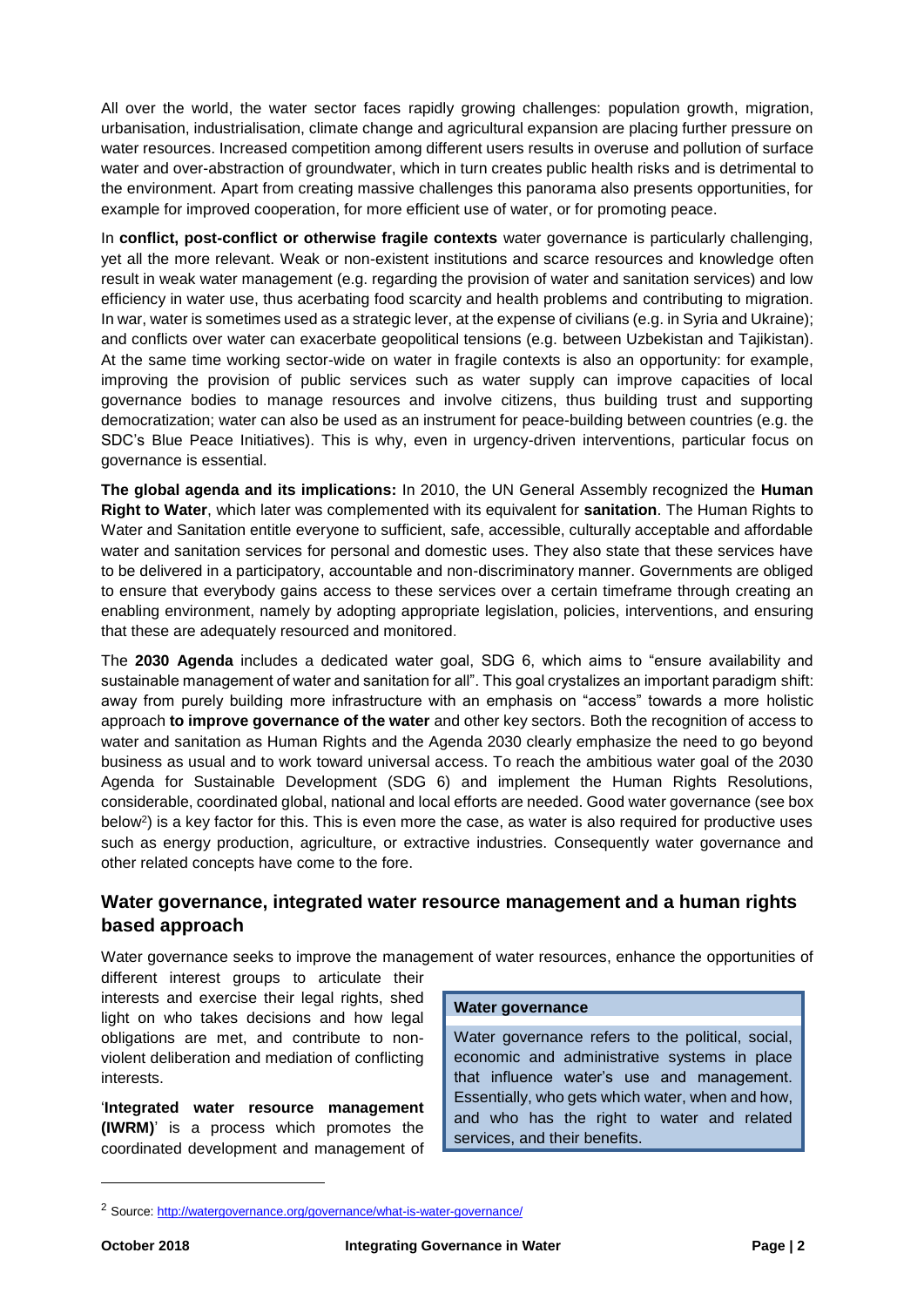water, land and related resources in order to maximise economic and social welfare in an equitable manner without compromising the sustainability of vital ecosystems.<sup>3</sup> IWRM is an integrated, transsectoral approach to the sustainable management of water resources, which recognizes that water is a valuable resource, with its value reflected in how it is used; and which uses a participatory approach to water resources management involving stakeholders, to ensure equity as well as efficiency in water use. It is the basic underlying concept for any intervention related to water management by SDC. Moreover, the SDC also supports a '**Human Rights based approach to water**', which (i) makes authorities responsible for respecting, protecting and fulfilling the access to water and sanitation and (ii) empowers people to exercise their rights and responsibilities<sup>4</sup>. In fragile or conflict affected contexts, SDC applies a **Conflict Sensitive Programme Management (CSPM)<sup>5</sup>** approach to ensure a project contributes to peace- and state-building. Furthermore, corruption in the water sector is both a cause and a consequence of poor governance in the water sector. The concept of **'water integrity'** is based on the three pillars of transparency, accountability and participation and aims for equity and sustainability in water resource management and service delivery<sup>6</sup>. Water integrity tools can be used to improve governance and address major risks of corruption in water. Over the past decades, Switzerland, and in particular the SDC, built a reputation on its focus on "soft" components, including governance. The focus on governance and Human Rights is strongly reflected in the Strategic Framework 2017-2020 of SDC's Global Programme Water, and is also apparent in many of Switzerland's bilateral projects, whether implemented by the SDC (focus mainly on WASH, governance, climate change, and food security) or SECO (focus mainly on urban infrastructure and public water utilities).

While governance is anchored well at a strategic level in the water sector within SDC, the operationalization of water governance and a Human Rights based approach to water remain a challenge in this highly contested field. The following chapters thus aim at providing concrete guidance on **how to address governance in the water sector**, both at global level, through multi-lateral partnerships, as well as at national and sub-national level through bi- or multi-lateral water projects, programmes and initiatives.

#### **Governance in SDC**

SDC addresses governance as a strategic goal and domain in its own right, with targeted programming in key thematic priorities. This transversal dimension implies that it must be integrated in interventions of all SDC Departments. SDC addresses governance through a political and system development approach that addresses *structures* (laws, policies, institutional set up, assignment of responsibilities and resources), *governance processes* (performance, collaboration/interaction), and *actors' behavior and power relations* (attitudes, motivations, capacities, power positions and forms). It encompasses multiple levels (subnational, national, global), and it consequently involves a range of actors within and outside the state institutions/state bureaucracy, including from civil society, the private sector, NGOs, indigenous communities and other stakeholders. To various degrees, all of these actors engage in processes for decision making, regulation, control and organization of society. Addressing Sector Governance recognizes that Governance is at the heart of sustainable development cooperation.

SDC believes that the quality of governance is decisive and underscores the principles of good governance (Participation; Equality and non-discrimination (encompassing social inclusion and gender equality); Transparency; Accountability; The rule of law; Effectiveness and efficiency). They describe how public affairs ideally should be managed and political authority should be exercised and negotiated. This underpins SDC's value based approach.

<sup>3</sup> Definition by the Global Water Partnership : http://www.gwp.org/en/About/why/the-need-for-an-integrated-approach/

<sup>&</sup>lt;sup>4</sup> Further information on Human Rights Based Approaches can be found [here](http://hrbaportal.org/faq/what-is-a-human-rights-based-approach) an[d here.](https://www.waterlex.org/waterlex-toolkit/what-is-a-human-rights-based-approach-and-how-is-it-different-from-other-development-practices/)

<sup>5</sup> Further information on Conflict Sensitive Programme Management can be found [here.](https://www.eda.admin.ch/dam/deza/en/documents/themen/fragile-kontexte/159292-cspm_EN.pdf)

<sup>&</sup>lt;sup>6</sup> Further information on water integrity can be foun[d here.](http://www.waterintegritynetwork.net/water-integrity/introduction/)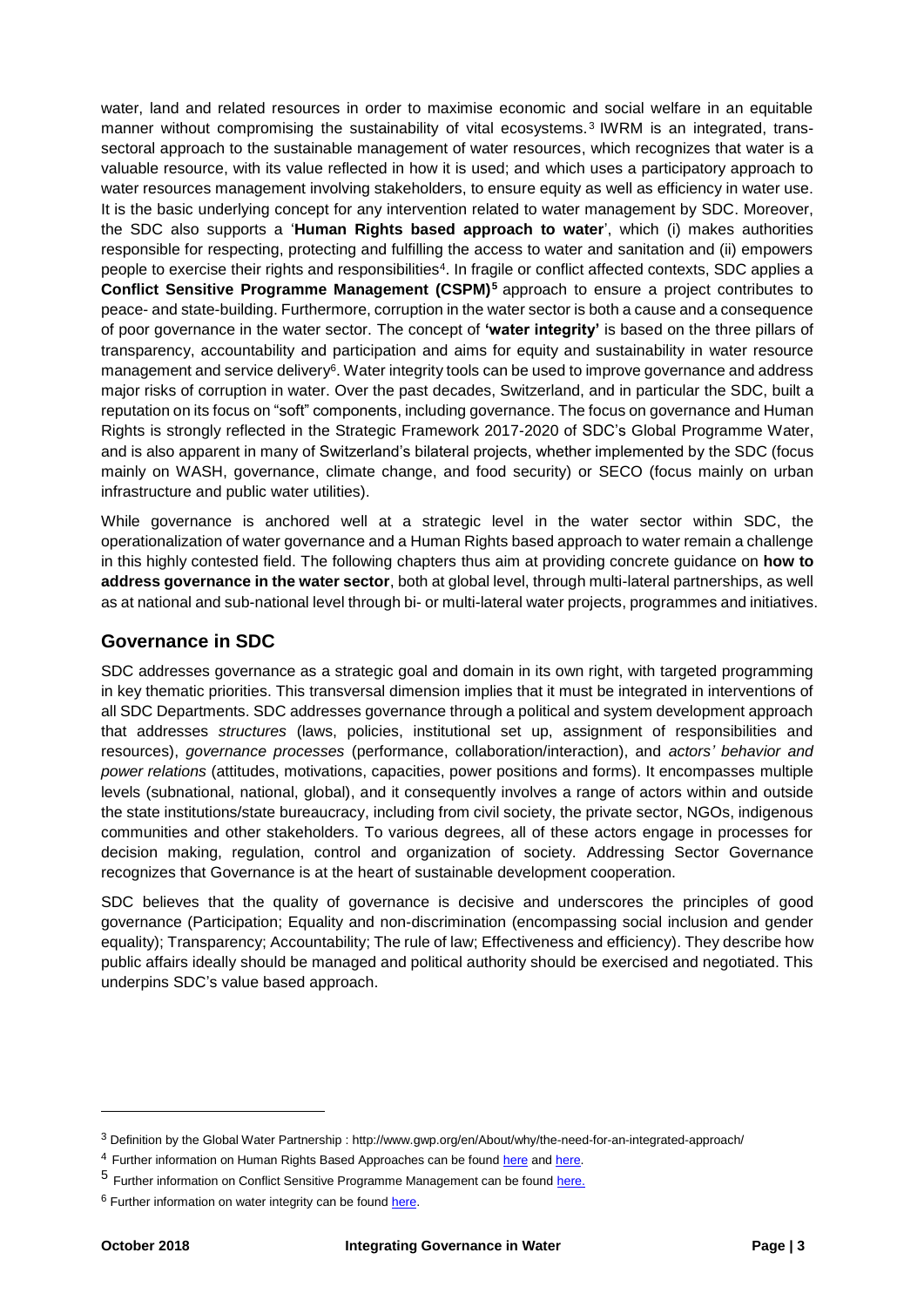# <span id="page-3-0"></span>**A.Key Governance challenges and considerations for programming**

This chapter describes common governance challenges in the water sector and provides guidance on how to address these challenges when designing a water sector project, programme or strategy. Challenges are described along three different dimensions: 1) Governance Structures, 2) Governance Processes and 3) Key Actors. These challenges and the respective considerations for programming are confined to generic water governance issues and do not address specific challenges related to particular water uses and users. In cases where considerations are tailored for a specific actor, they need to be adjusted when considering different actors.



# **Governance Structures: policies, strategies, laws and institutional setup**

*A comprehensive and dedicated legislative framework for water sets out goals, responsibilities and resources needed for successfully managing water resources and services. Ideally, policies are aligned and complement each other across government levels with existing mechanisms for cooperation. Likewise horizontal cooperation should be in place to ensure coherent implementation at sub-national*  level and policy coherence at national level. Ideally, national policies relate to international or *supranational frameworks and regulations.* 

# **Challenge: Fragmented national policy framework**

Multiple legal and policy frameworks governing water at national level often overlap and diverge, both among sectors and across government levels. Weak public policies are also characterized by poor objective-setting, unclear assignment of duties, deficient enforcement and lack of monitoring and evaluation systems. Without a comprehensive legal framework (from the essential legal statutes to the practical guidance materials) to drive policy implementation, strategies, programs and projects run the risk of violating societal norms and failing to address the objectives for which the policies were established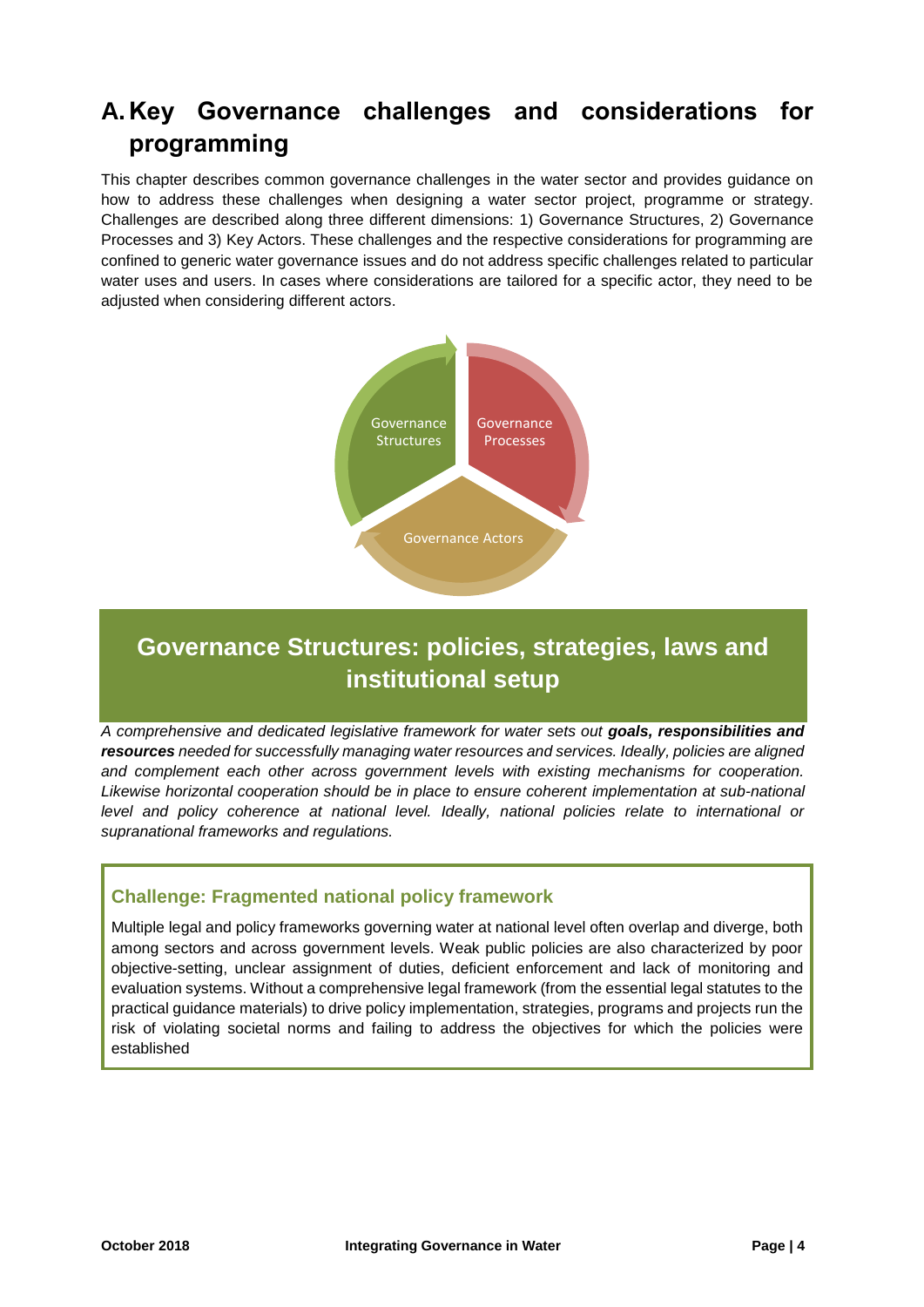# **Considerations for programming**

- $\checkmark$  Support the **development of an enabling environment** of suitable policies, strategies and legislation including means for their enforcement to favour integrated water resources management (IWRM)
- Support the **transposition of international or supranational regulations and conventions<sup>7</sup>** to national and subnational levels
- Promote a **multi-stakeholder approach to policy development** and regulatory reforms, including government, civil society, parliament commissions, private sector, etc.
- Promote the establishment of **vertical coordination mechanisms** and platforms that promote alignment, complementarity and cooperation between different levels of government

## **Key questions for analysis and programming**

- *Are the Human Rights to water and sanitation articulated in the legal frameworks (e.g. water law or national constitution) and in key regulatory documents (e.g., strategic planning of service providers)?*
- *Are traditional water management practices and traditional rules, values and decision-making processes considered in the legal framework? What is the relation between customary and state laws? In what aspects do they contradict each other?*
- *Are long-term social, environmental and economic objectives balanced in the policy frameworks governing water use, protection and clean-up? (e.g. through fair tariff setting for public services or incentives to conserve resources / protect the environment?)*
- *Are adequate country safeguard systems in place to address social and environmental issues in development projects, particularly for large-scale infrastructure (e.g. dams)?*
- *In fragile contexts, keep an eye on the quickly changing space for policy reforms and on institutional capacities and be flexible to adapt to changes*

# **Challenge: Financing of Water Sector**

Sustainable financing of the water sector remains a challenge: Capital investments (often externally financed) are not matched with budgets for recurring costs, leading to rapidly deteriorating infrastructure or expensive rehabilitation/replacement efforts. This in turn leads to an unsustainable/unaffordable level of costs for the operator of water infrastructure, or non-provision of services.

## **Considerations for programming**

- $\checkmark$  Support the establishment of a **revenues system that** allows water utilities to function in a sustainable manner – consider transfers, local taxes and tariffs
- $\checkmark$  Support the establishment of a **fair and sustainable tariff system** that covers recurring costs but that is affordable to everyone, socially inclusive and doesn't exacerbate existing inequalities.
- Support the establishment of **multi-annual strategic plans** that include operating and **maintenance costs and investment needs**
- Consider supporting the introduction of **abstraction or pollution charges** at national or subnational level

<sup>&</sup>lt;sup>7</sup> [UNECE Water Convention](https://www.unece.org/env/water.html) (1992 Convention on the Protection and Use of Transboundary Watercourses and International Lakes), including the [Protocol on Water and Health;](https://www.unece.org/env/water/pwh_text/text_protocol.html) [UN Watercourses Convention](http://www.unwatercoursesconvention.org/) (1997 United Nations Convention on the Law of the Non-Navigational Uses of International Watercourses) [Convention on Biological Diversity](https://www.cbd.int/convention/)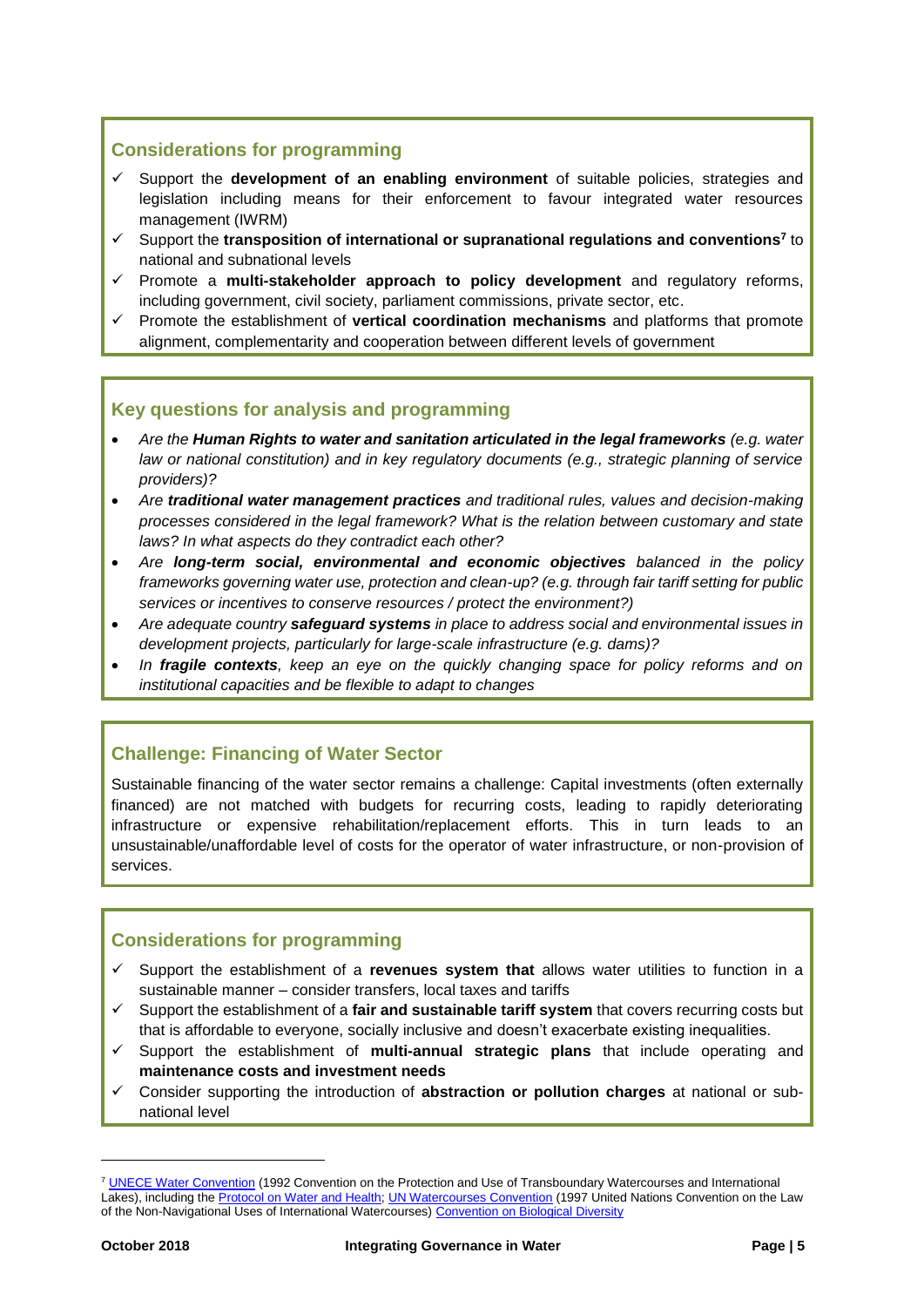Foster the **equitable, efficient and transparent allocation** of water-related revenues

#### **Key questions for analysis and programming**

- *Are adequate responsibilities and financing devolved to basin/regional/local authorities in order to provide well-functioning public services?*
- *Do the available resources match the assigned functions and needs at all levels?*
- *What is the potential for own source revenue generation?*
- *Are principles such as polluter-pays and user-pays or payment for environmental services applied?*
- *Do flexible and solidarity mechanisms exist in case of water-related disasters?*
- *Are budget transparency rules and principles applied at all government levels?*

#### **Challenge: Unclear roles and responsibilities**

The level of centralization/decentralization of a national government has an impact on how efficiently and effectively water resources are managed. Decentralized countries tend to struggle coordinating different local/regional bodies to manage resources at a basin level. Where decentralization processes are incomplete, roles and responsibilities of different actors are often blurred and finances allocated to lower levels of government don't match their assigned functions. Centralized countries, on the other hand, tend to be less responsive to citizens' concerns and are more prone to capture by special interests, which can translate into corruption or inequitable distribution of water resources. Where the state is too weak or not present at all, the informal sector may provide essential water and sanitation services, especially to marginalized populations. While these actors provide vital services, the very nature of their informality makes quality, equity and effectiveness hard to control.

#### **Considerations for programming**

- When planning an intervention analyse **roles and responsibilities of key actors** and informal **power structures** in the sector as well as their capacities and keep an eye on changes.
- $\checkmark$  Support the design of **functional and financial assignments** as well as decision making powers at different levels (central, sub-national, local) within the Ministries and agencies responsible for water, and support reforms for corresponding human resource management
- $\checkmark$  Promote roles and responsibilities in the water sector to the lowest appropriate and competent (political/administrative) level: **make use of decentralisation processes**.
- Promote the **principle of subsidiarity**, with planning and decision making deferred to the lowest possible level, while also considering other criteria, such as economies of scale.
- **Collaborative water management** at decentralized levels can be used as entry point for a bottom decentralisation push. This is even more powerful if linked with other related sector development initiatives at decentralized levels
- Support the establishment of **clear communication and information** channels and processes across government tiers.
- Support the incorporation of **informal service providers** into the national water service provision scheme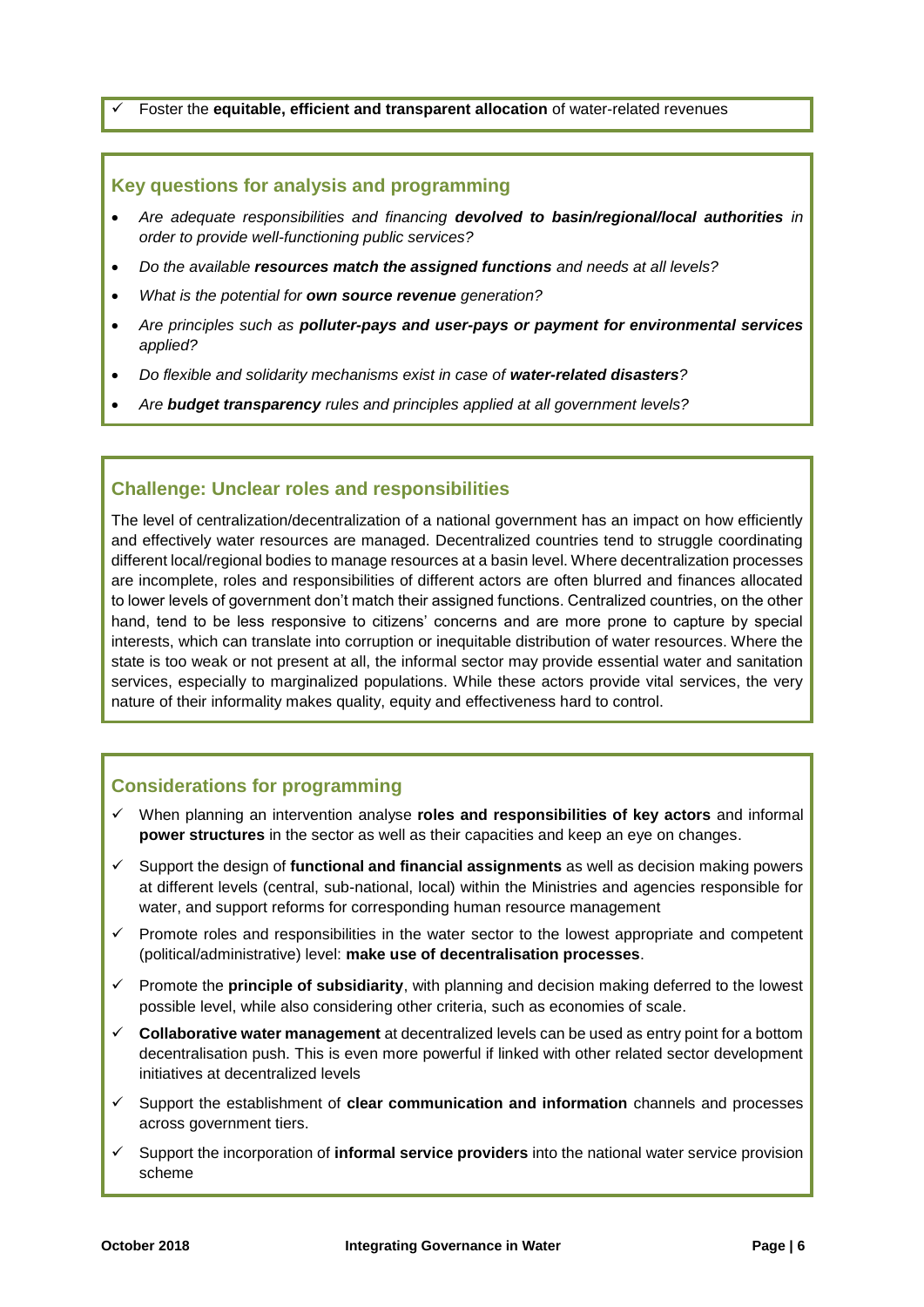## **Key questions for analysis and programming**

- *Are decision-making powers and processes, as well as administrative roles and responsibilities clearly defined and are functions shared across levels and across agencies?*
- *Do sub-national platforms exist where water stakeholders can agree on priorities and allocation of resources? How are the roles of professional associations, NGOs, community groups and private sector providers defined and how do they play out in reality?*
- *Is water managed at the appropriate scale, with mechanisms for coordination between scales?*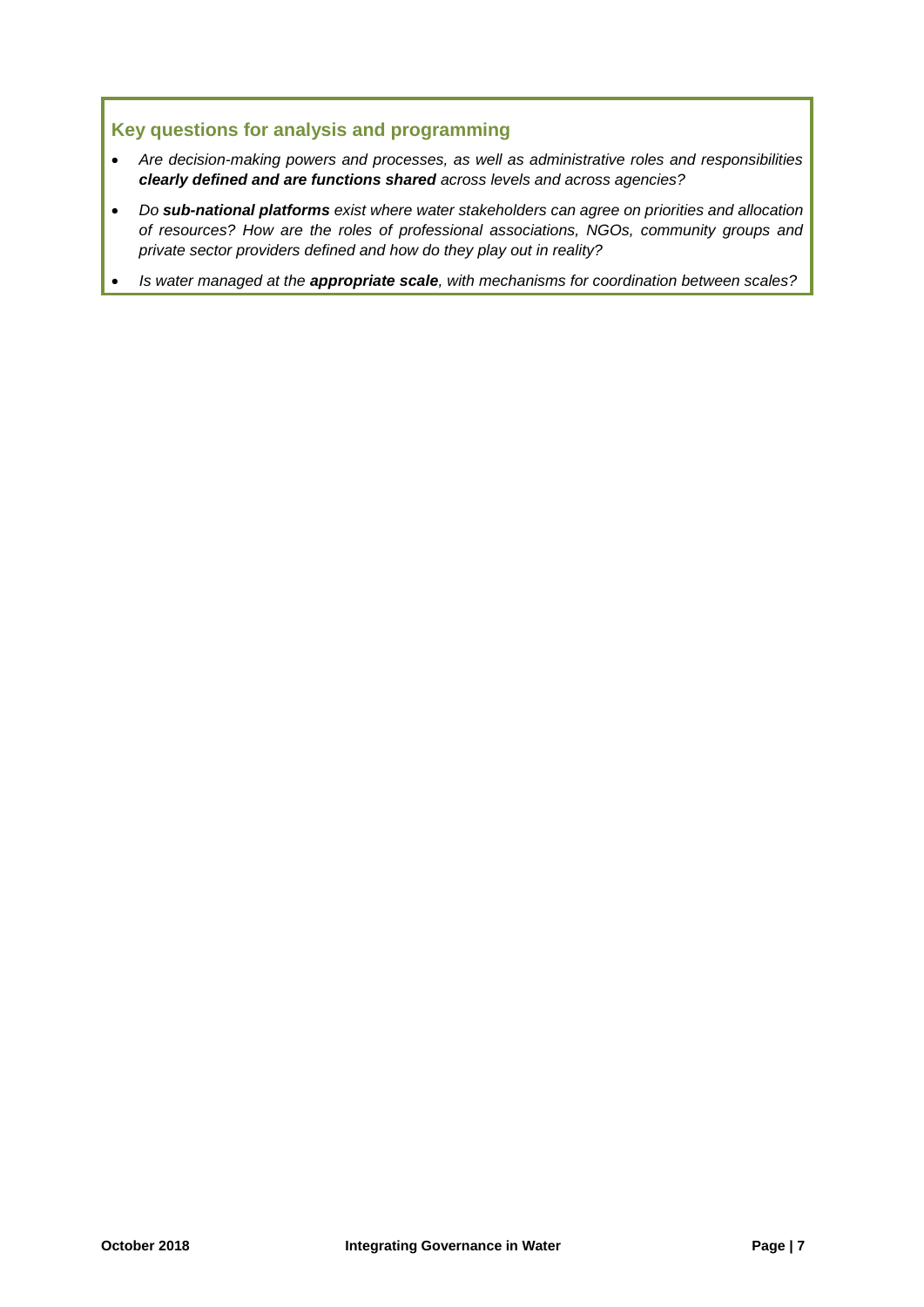# **Governance Processes: adherence to good governance principles**

*Governance processes describe the management of public goods and services, based on shared responsibility and decision making, collective action and joint negotiation by state institutions and a multitude of other actors. Ideally, the actors involved adhere to good governance principles in their interactions, thus ensuring equitable and sustainable benefits for the people, environment and economy resulting from the management of water related resources.* 

#### **Challenge: Effectiveness and efficiency of water resource management**

Effective and efficient management of water resources is challenged by the lack of accurate data and timely information, weak strategic planning processes (including territorial / spatial planning) and low human resources and capacities. Lack of coordination and cooperation across sectors and government tiers, including unreliable financial transfers, stemming from an incomplete decentralization process add to the challenge. The monopolistic nature of water utilities contributes to weak internal control mechanisms and income/expenditure management processes, which also result in inefficient resource allocation. Additionally, transboundary issues and insufficient multi-stakeholder coordination aggravate the complexity of the issues at hand, often resulting in an ineffective and inefficient management of water resources.

## **Considerations for programming**

- $\checkmark$  Support the production and/or collection, update, and sharing of timely, consistent, comparable and policy-relevant water and water-related **data and information**, including in the case of transboundary water, to guide, assess and contribute to improving water policies based on evidence-based decision-making.
- Promote **multi-level cooperation** at the appropriate scale (including transboundary cooperation) among users, stakeholders and levels of government for the management of water resources.
- $\checkmark$  Adapt the **level of capacity** of responsible authorities to the complexity of water challenges to be met, and to the set of competencies required to carry out their duties.
- Ensure that governance arrangements help **mobilising funds** and allocating financial resources in an efficient, transparent and timely manner.
- $\checkmark$  Promote inclusive multi-stakeholder engagement across sectors and scales for informed and outcome-oriented contributions to water policy design and implementation.
- $\checkmark$  Support the use and proliferation of locally adapted technologies (e.g. drip irrigation, water saving devices) as well as circular systems of resource management and complementing traditional infrastructure with nature-based solutions.
- Promote **multi-sector cooperation between key institutions in related domains** such as health, agriculture, education, environment, climate change and disaster risk reduction and promote transboundary cooperation on local, basin and regional level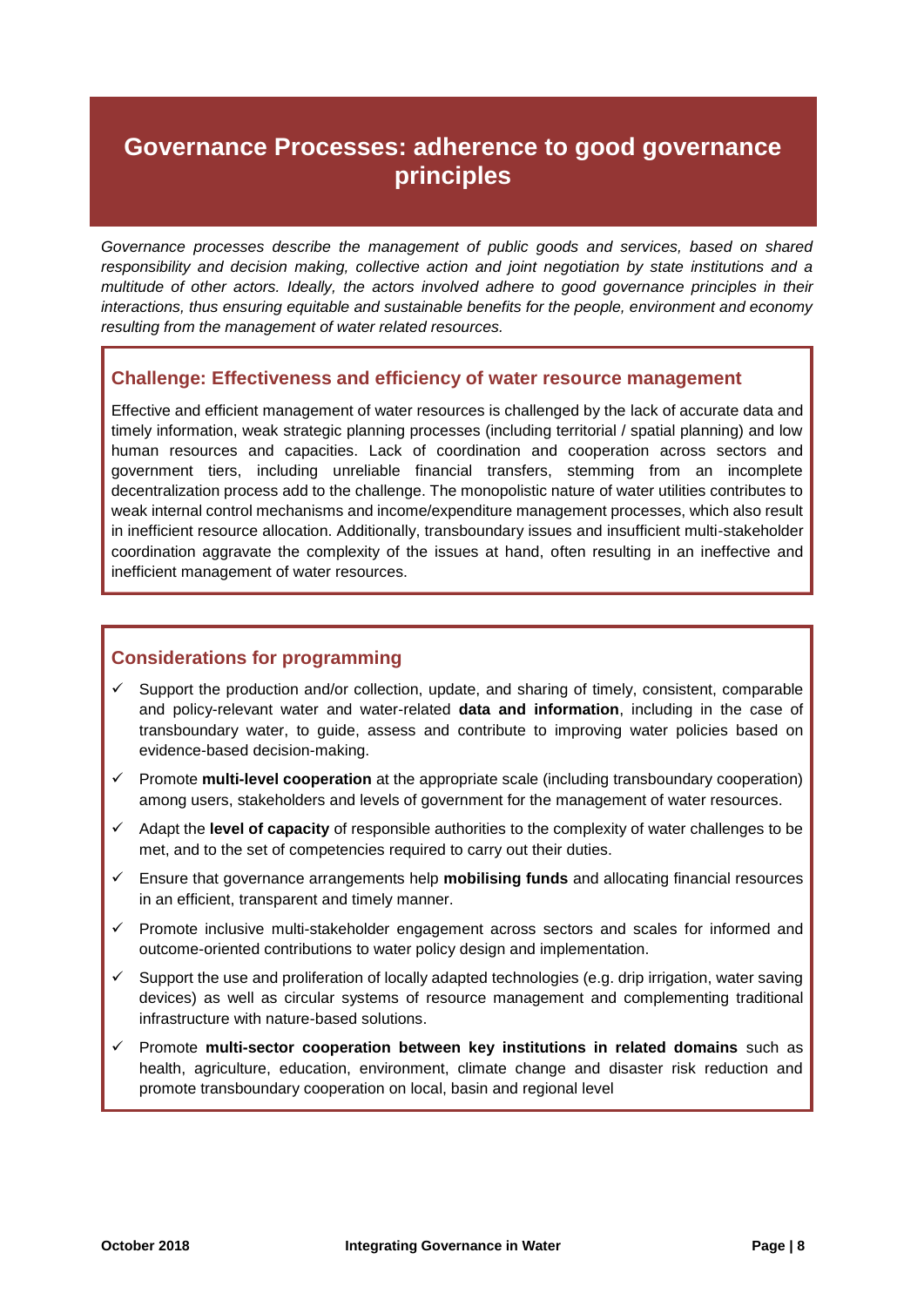### **Key questions for analysis and programming**

- *How effective is the decentralisation architecture working in reality? E.g. is the transfer of resources to subnational state institutions happening on time and according to the rules? Do they receive important information, guidance from next higher levels and are they capable to take decisions? Are the vertical and horizontal coordination and cooperation arrangements working?*
- *What is the performance of responsible actors in fulfilling their duties in given sector compared to defined targets and budgets, and compared to acknowledged standards?*
- *How is data in the water sector collected, managed and used? What is the quality and accuracy of this data? Is the data relevant and used for evidence-based decision-making?*
- *Are multi-stakeholder, cross-sectorial and transboundary mechanisms in place to foster effective, efficient and equitable water resources management? Is there coordination and clear distribution of roles between concerned ministries (e.g. Agriculture, Energy, Environment, Planning, Industry, and Health)?*
- *Do national policies and regulations support and favour an integrated approach to water resource management? Is water considered an integral part of the ecosystem, a natural resource, and a social and economic good?*
- *Does the current set-up of water management contribute to resource conservation and environmental protection by maximising efficient use and minimizing pollution, recycling and safe reuse of resources used?*
- *Where they exist, do catchment-based institutions have the necessary level of autonomy, financial and human resources to carry out their functions?*

### **Challenge: Weak accountability architecture in the Water Sector<sup>8</sup>**

Public oversight over water utilities is often weak and non-transparent planning and decision making processes fuel mismanagement, corruption and elite capture of water resources. Citizens and public institutions lack the ability to demand accountability and effectively monitor performance and denounce corruption. Infrastructure projects are particularly prone to corruption and mismanagement given their high price tag, public sector involvement (regulation and financing) and technical complexities.

## **Considerations for programming**

- $\checkmark$  Strengthen the accountability architecture by **supporting accountability stakeholders**, such as regulatory agencies and strengthen interlinkages and collaboration between them.
- Support **social accountability initiatives** and initiatives pushing for access to information related to water management.
- Promote **regular monitoring and evaluation of water policy and governance**, share the results with the public and make adjustments when needed.
- Consider working on **more transparent budget information**, participatory budgeting and evaluation, budget oversight, redress mechanisms and sanctions against corruption.
- **Strengthen local capacities** to generate and make freely accessible high-quality data and information that are understandable and usable.
- Promote **mechanisms for state authorities** and other actors to explain and justify their actions.
- Strengthen **civic and public oversight bodies** that demand accountability or monitor performance

<sup>8</sup> Source: WIGO 2016 [\(www.waterintegritynetwork.net/?docs=4959\)](http://www.waterintegritynetwork.net/?docs=4959)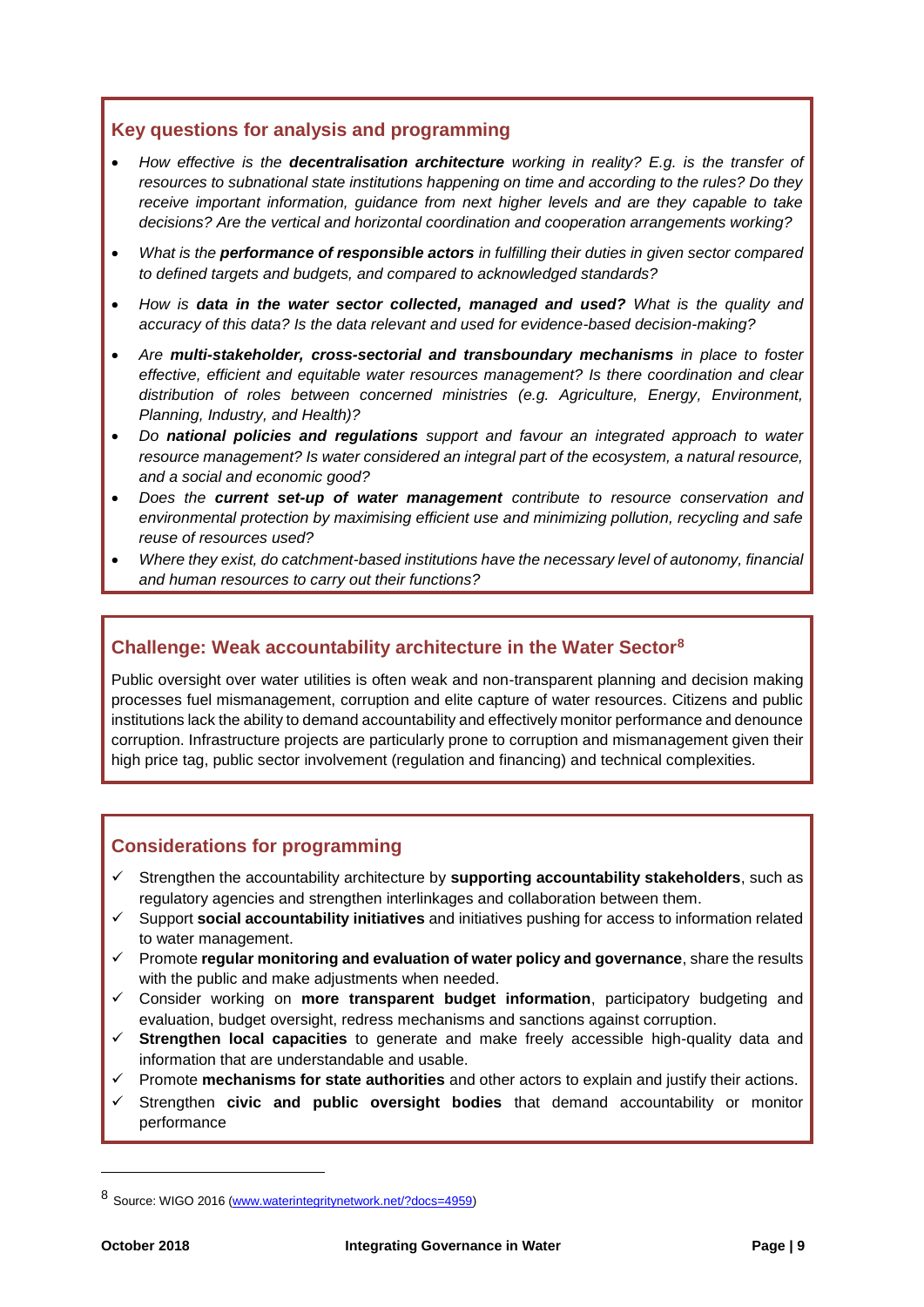### **Key questions for analysis and programming**

- *What state institutions are involved in ensuring accountability in the Water Sector?*
- *Is there a procedure to collate, analyse and summarize information on performance monitoring and evaluation? (e.g., are audits on performance systematically carried out?)*
- *What measures and processes are in place for state authorities and other actors to explain and justify their actions? Are there civic and public oversight bodies that can demand accountability or monitor performance?*
- *What are the roles of parliaments, regulatory agencies, watchdog institutions, auditor general? What non-state institutions are present and what is their role (e.g. media)? Where measures can be anchored to increase accountability of the system?*
- *How is information exchanged across different stakeholders, private and public? Is the public informed about rules, responsibilities, available resources and distribution of resources? Is corresponding data available?*
- *Is there a clearly defined and empowered (independent) regulatory agency responsible for water supply and sanitation (economic and environmental regulation)?*

## **Challenge: Poor stakeholder involvement in planning and implementation**

Existing decision-making processes around resource allocation are often dominated by a few actors thus limiting the benefits of investments in water and sanitation to specific groups and not reflecting the needs of all stakeholders, particularly the most marginalized ones. This in turn may lead to increased conflicts around water resources while at the same time leading to low levels of efficiency, effectiveness and the exclusion of marginalized groups. Women in particular are often excluded or under-represented in planning and decision making processes.

# **Considerations for programming**

- $\checkmark$  Integrate **participatory processes** throughout the whole project cycle, including project planning.
- Strengthen and establish spaces for participation and improve the **quality of participation.** Facilitate **meaningful participation** of marginalized group and resource-poor groups at different levels, e.g. at water user's committees, at local government bodies, as part of the workforce of a utility, etc. and ensure that these groups have the capacity to participate meaningfully.
- Aspire for systemic changes in participation and seek to **institutionalize participation** with partner institutions, e.g. anchored in local governance rules and regulations, and not only within the project.
- $\checkmark$  Consider initiatives such as support to river basin associations or water users' groups, water stewardship initiatives<sup>9</sup>, and participatory budgeting to **broaden the base of decision-making**.
- Ensure that the stakeholder groups have sufficient and relevant **knowledge and skills to** make well-informed choices and decisions.
- **Involve women** with equal rights as individual users and partners for institutional development.

l

 $9$  Water stewardship can be defined as "[t]he use of water that is socially equitable, environmentally sustainable and economically beneficial, achieved through a stakeholder-inclusive process that involves site and catchment-based actions. Good water stewards understand their own water use, catchment context and shared risk in terms of water governance, water balance, water quality and important water-related areas; and then engage in meaningful individual and collective actions that benefit people and nature." [\(http://a4ws.org/about/\)](http://a4ws.org/about/)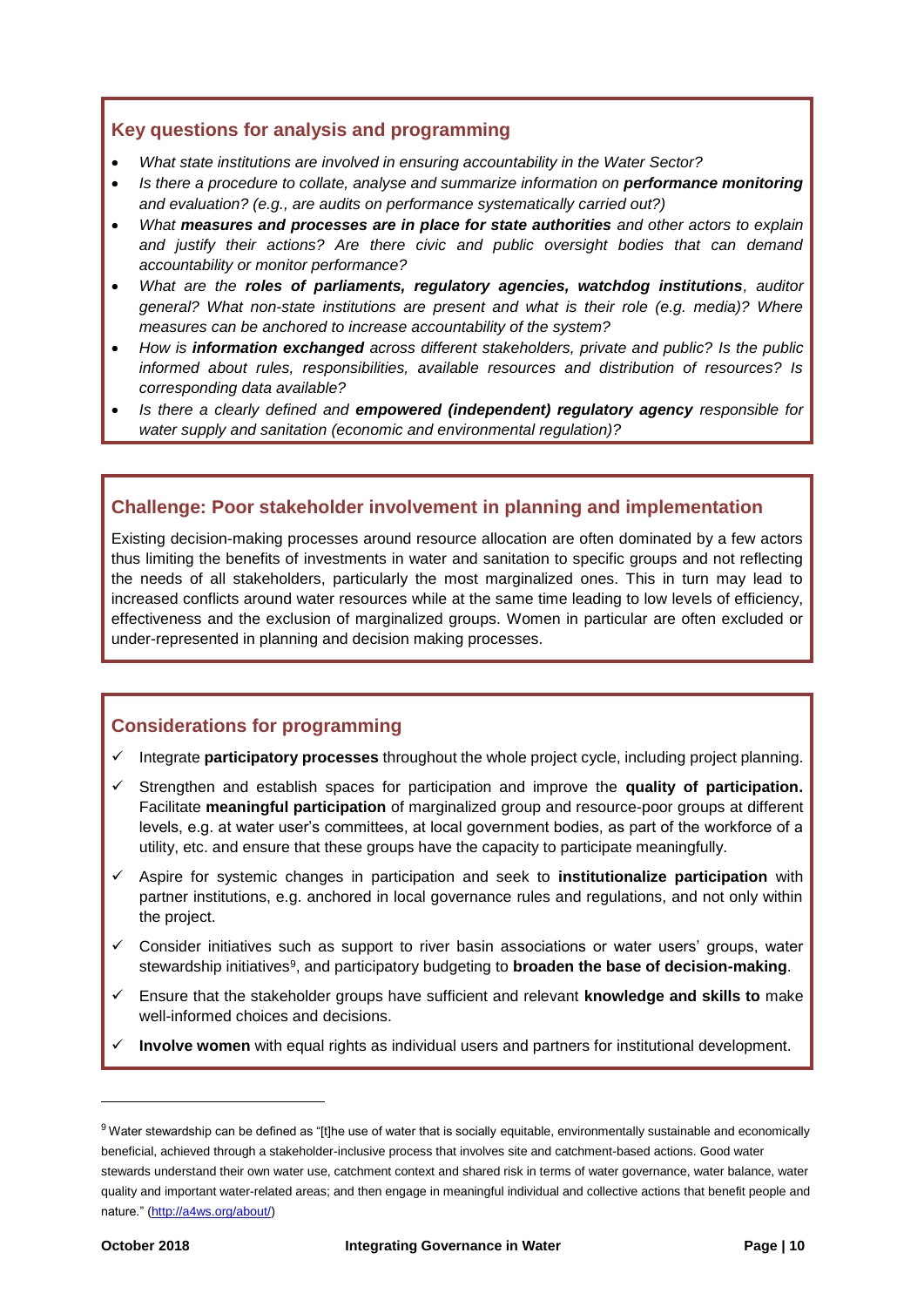Participation involves obligations as well as rights: promote the adherence to and **compliance with legal rules and regulations** of all stakeholders. 10

#### **Key questions for analysis and programming**

- *Are there mechanisms in place to ensure participation of civil society in general, and marginalized groups in particular, in the process of resource allocation?*
- *Are civil society organizations involved in important processes, such as defining tariff structures?*
- *If there are possibilities for participation: do they include all relevant groups in the decision making-process?*
- *Are the citizens aware of their rights? Are they interested in participation?*
- *Are officials willing to allow truly participatory processes?*
- *Is the information provided in the local language? Is key information provided through means that reach illiterate people?*
- *Is there institutionalized consultation with consumers by the regulator and utilities (e.g. with the assistance of local committees composed of volunteers)?*

### **Challenge: Exclusion and discrimination**

The provision of water and sanitation services to marginalized population groups (ethnic or religious minorities, people living in informal settlements, remotely located households, people marginalised based on their gender or age, etc.) frequently is a challenge and leads to disparities in the distribution of public resources. The resulting inequalities in access can be further exacerbated during droughts or conflicts. Patterns of exclusion are often the result of an inadequate policy framework: For example, municipal authorities may refuse to install water distribution networks at informal settlements due to land tenure issues. In many countries investments in sewerage are funded by government, whereas investments in household latrines are considered a private household cost that cannot be subsidised. This results in public funds being spent on relatively wealthy urban residents and not on their rural counterparts.

#### **Considerations for programming**

- $\checkmark$  Support the establishment of dedicated pro-poor units within utilities to promote a pro-poor approach to the provision of water and sanitation services (e.g. in urban settlements).
- Take the disparate interests of all stakeholders into consideration especially those of the poor and marginalized segments of society.
- $\checkmark$  Promote and advocate for tariffs which take into consideration the need to cover all costs for constructing and maintaining infrastructure without excluding the poorest. Targeted subsidies can be an adequate solution
- $\checkmark$  Address power relations in the water sector that lead to inequality and discrimination of certain stakeholders (and the non-fulfilment of their right to water). E.g. business interests of big companies that rely on water vs. needs of subsistence farmers etc.

<sup>10</sup> Source: WIGO 2016 [\(www.waterintegritynetwork.net/?docs=4959\)](http://www.waterintegritynetwork.net/?docs=4959)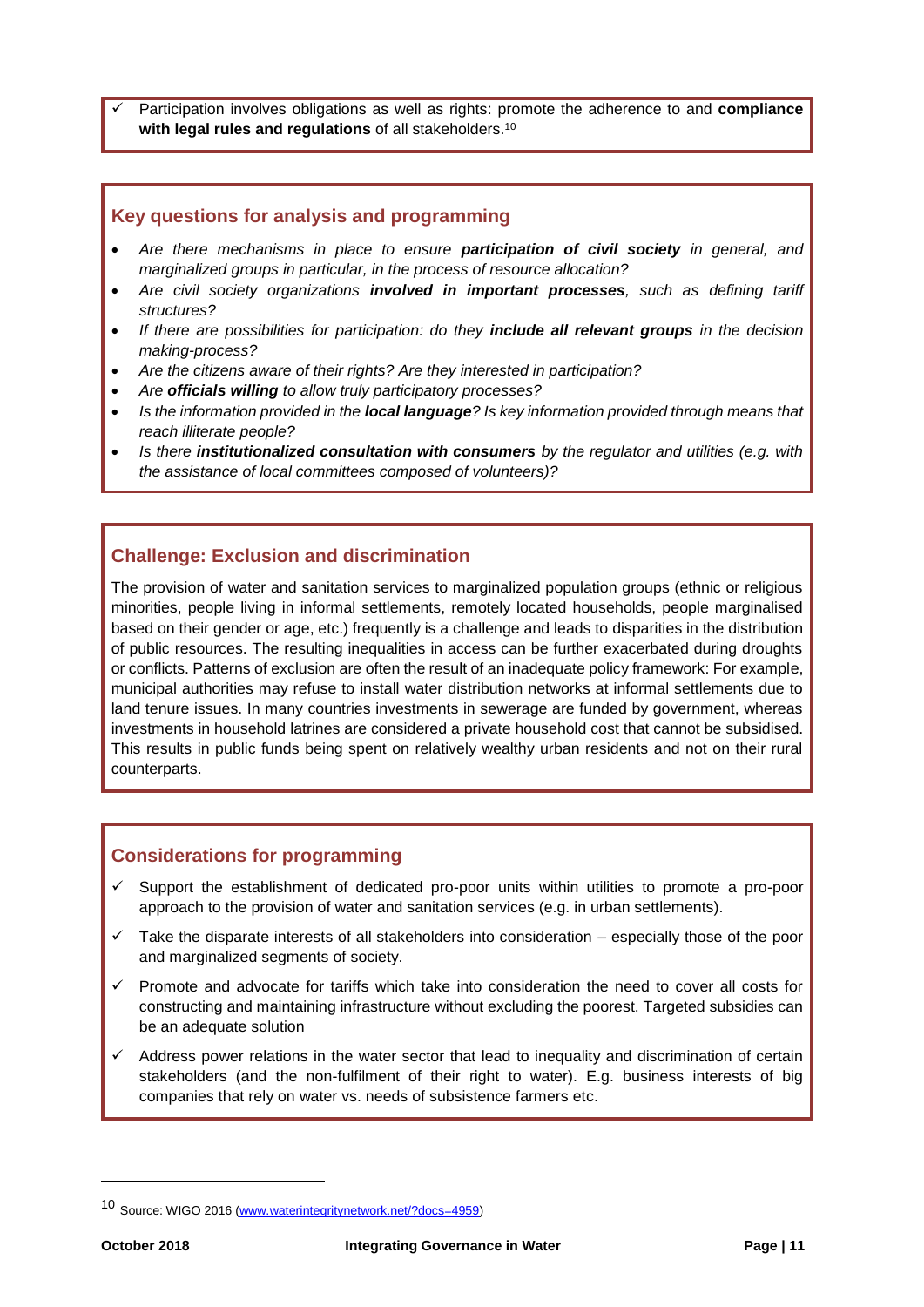- Consider also invisible power11 (norms also internalised ones that have an exclusionary effect, based on gender, ethnicity, race, etc.).
- $\checkmark$  Support a Human Rights based approach to water and sanitation, while promoting a multistakeholder approach to water resource allocation

#### **Key questions for analysis and programming**

- *Does the administrative and political set up promote effective, inclusive and affordable service provision; does it protect the most vulnerable and empower the disadvantaged?*
- *Who are those excluded from benefiting in a given sector (e.g. based on income level, gender, ethnic/religious affiliation, sexual orientation, disabilities, age, other)? What are the particular needs and preferences of these population groups?*
- *What are the reasons and patterns of exclusion, and the expressions of multiple discrimination?*
- *What are issues of poverty in the water sector?*
- *Do mechanisms exist that ensure equal benefits for all, and inclusive participation and decision making?*
- *Are the principles of the Human Rights to water and sanitation (specifically: water and sanitation services are sufficient, safe, acceptable, physically accessible, and affordable) adhered to?*
- *Are there norms and structures in place that can have an exclusionary effect on certain groups? E.g. do marginalised groups question their lack of access and the inequalities causing it, or do they accept it as natural*

#### **Challenge: Weak rule of law<sup>12</sup>**

The rights to water and sanitation are human rights and the obligation to guarantee and secure the provision of public services is anchored in many national constitutions. Often, this right is foregone and there is a marked gap between policy and practice, e.g. remote or marginalized settlements not being provided with adequate water and sanitation by their respective municipality or corruption not being sanctioned. Citizens lack the means and knowledge to call upon the judiciary and even if court rulings are handed down many times they are not enforced.

### **Considerations for programming**

- Address weaknesses in the **enforcement of the legal and regulatory system** and build capacities within the judiciary on water sector specific issues.
- Facilitate **access to justice**, especially for marginalized groups, e.g. legal advisory services or conflict resolution mechanisms.

l

<sup>11</sup> Invisible power shapes whether and how people understand that an issue exists at all. This can lead to the internalisation and acceptance of an unjust or unequal status quo, as a 'normal' practice, or at least one which is not possible to challenge. For elites, such internalisation can support the reproduction of certain norms, prejudice and ideologies that justify maintaining the status quo. (Source: Mehta 2016: Why invisible power and structural violence persist in the water domain. [IDS Bulletin 47 \(5\).](http://bulletin.ids.ac.uk/idsbo/article/view/2802/COMPLETE%20ISSUE%20PDF)

<sup>&</sup>lt;sup>12</sup> From: "The rule of law and transitional justice in conflict and post-conflict societies", Report of the UN Secretary General, 2004. See also: [Rule of Law, Justice Sector Reforms and Development Cooperation,](https://www.eda.admin.ch/dam/deza/en/documents/publikationen/Diverses/170419-etatdedroit_EN.pdf) SDC concept paper, 2008 and th[e SDC policy on](https://www.shareweb.ch/site/DDLGN/Documents/Policy%20Paper%20DDLG%20en%20ligne.pdf)  [decentralization, democratization, and local governance.](https://www.shareweb.ch/site/DDLGN/Documents/Policy%20Paper%20DDLG%20en%20ligne.pdf)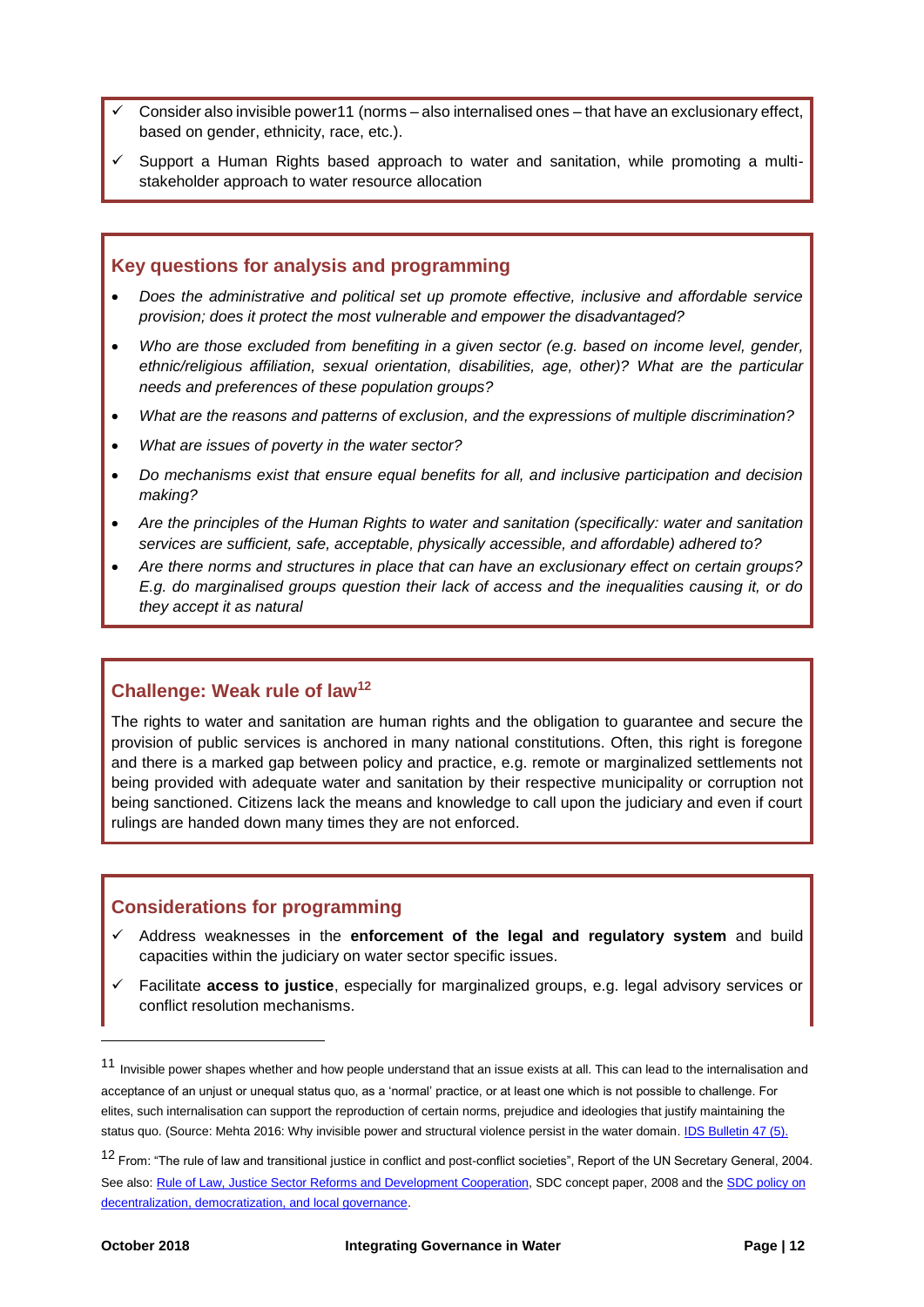Take the **customary laws** into consideration

### **Key questions for analysis and programming**

- *Do responsible sector stakeholders adhere to rules and regulations and are mechanisms in place to guarantee their enforcement?*
- *What is the role of the legal and regulatory system related to water?*
- *What is the role of the judiciary in water, including customary justice mechanisms, related disputes and enforcement of the right to water?*
- *Do people have access to legal services and redress?*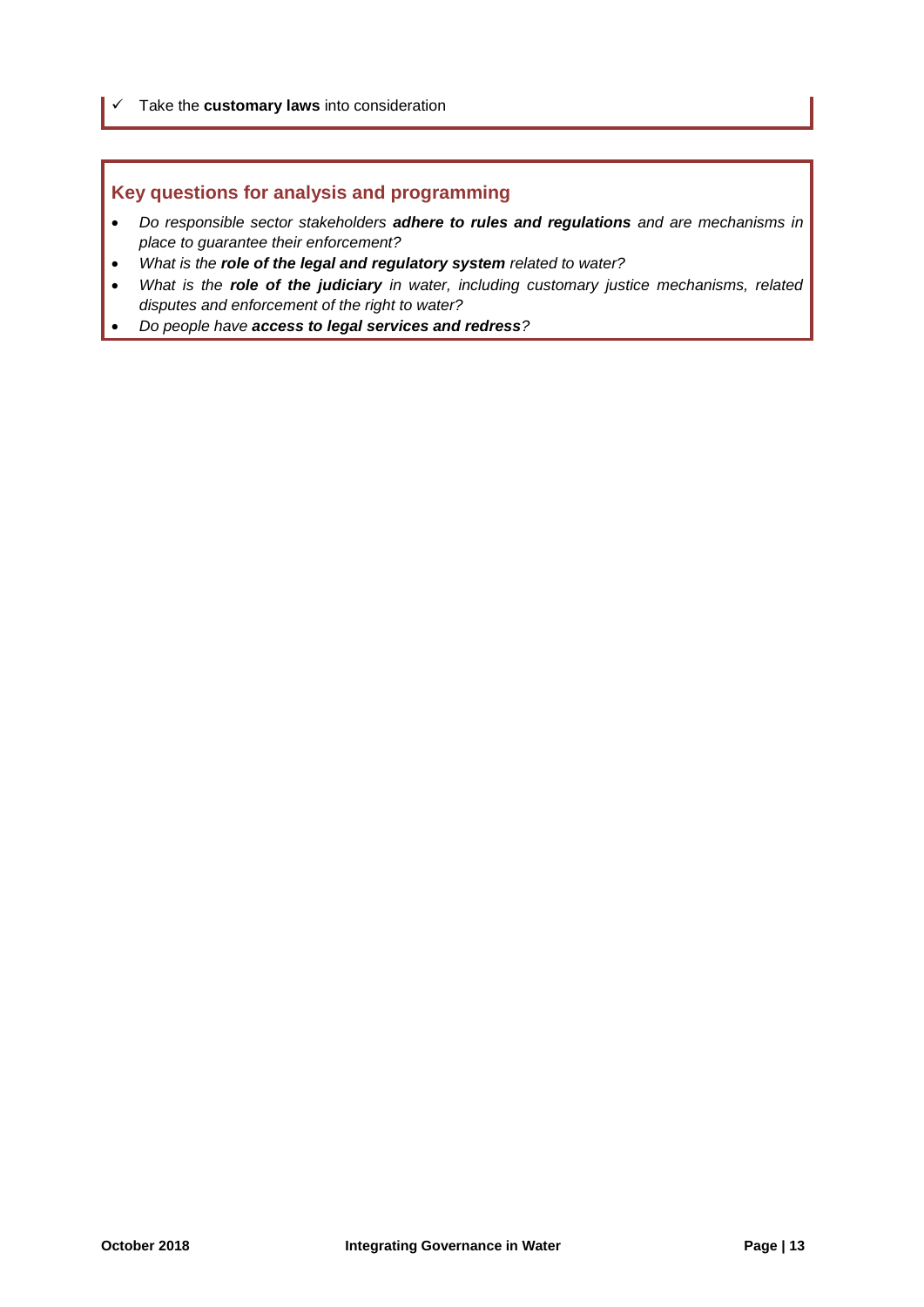# **Key actors: capacities and interests that shape governance structures and processes**

*The capacity and interest of actors involved in the water sector – including line ministries, regulatory agencies, municipalities, citizens, civil society organisations and private enterprises at all levels shape governance structures and the management of water related resources. Benefits from the management of water related resources are likely to be more equitable, sustainable and effective if capacities are high amongst all actors, if their interests are aligned and negotiated transparently and if their resources and negotiating powers are on an equal footing.* 

#### **Challenge: Asymmetry of power, differing incentives and motivations**

Water is a crowded stakeholder space and a highly contested issue with many competing uses and users of water resources. Actors with very different levels of resources, power and/or information interact directly or indirectly, often leading to tensions, conflicts and sometimes violence. These tensions can arise at all levels: local, national, and international, as well as across different areas (e.g., rural/urban) or different interest groups. Decision-makers are prone to favour economic goals (e.g. industry, large-scale agriculture), over social (e.g. right to water, religious significance) or environmental (e.g. ecosystem health) ones, leading to unequitable benefits for different users.

### **Considerations for programming**

- Consider implementation of approaches to **allocate a value** (economic, ecological, social, cultural etc.) to water as a mechanism to establish multi-stakeholder dialogues and cooperation (Water stewardship initiatives, payment for watershed services, etc.). Use these approaches to link local interventions with regional or global initiatives.
- Use **regional and/or global initiatives**, platforms that can help to trigger more conducive water governance (e.g., see where you can link up with the SDC Global Programme Water).
- **Identify incentives** that can trigger policy and practice/behavioural changes for enhanced water governance. Likewise, identify disincentives that impact negatively on performance (e.g. working conditions) and propose remedial action.
- $\checkmark$  Pay particular attention **to actors of the private sector** who have the potential to strongly influence management of water resources.
- Identify **drivers for policy and practice/behavioural changes and obstacles**, and empower actual/potential drivers.
- Establish mechanisms to enable a **constructive and non-violent dialogue** between different actors, both within watersheds but also more widely, including trans-national processes.
- $\checkmark$  Strengthen the role of advocacy work in promoting water-related platforms for multi-stakeholder and multi-level exchange.

#### **Key questions for analysis and programming**

 *What are the decision making processes, for example on water resource allocation (where, how, by whom are decisions made)?*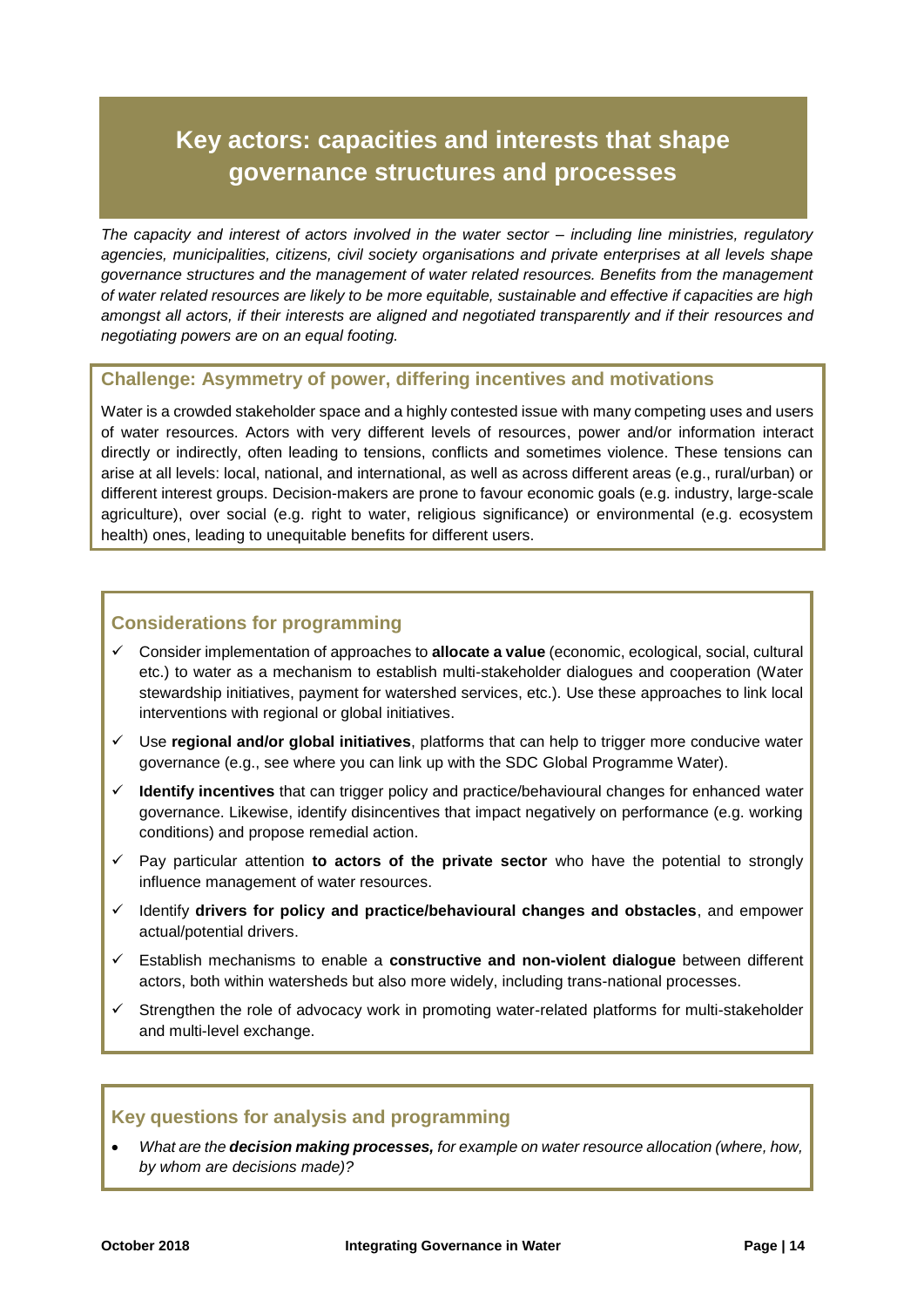- *Are key stakeholders able to advocate for specific water issues, including the right to water and sanitation for all?*
- *Are relations between key stakeholders defined by domination or collaboration and alliance, strong, weak or conflict relations?*
- *Which actors/key institutions enjoy most trust and legitimacy? (e.g. local operators, private/public utilities, water committees etc.).*
- *Which actors are the most powerful (e.g. in terms of financial resources, but also position, force or networks)? Who are reform-minded stakeholders within the state bureaucracy, and other state institutions? What is their motivation? Who are possible allies?*

#### **Challenge: weak human resources and capacities**

Lack of capacities and human resources at the local level (municipalities, water utility, citizens, and businesses) can lead to inefficient operation and poor maintenance of infrastructure and consequently deteriorating service delivery and further reluctance of clients to pay. Many water resource authorities suffer from insufficient human resources and technical capacities of staff, posing a challenge to the institutional development of the water sector

### **Considerations for programming**

- Strengthen the **capacities of stakeholders** (regulator, utilities, training institutes, academia, professional association bodies, civil society organisations etc.) to perform their duties.
- $\checkmark$  Apart from formal capacity building (training courses), also take into consideration formats such as **exchange visits, on-the-job training, learning exchange**, dialogue platforms etc
- Support key actors to develop capacities **to attract young talents** and retain them within the sector and empower the young generation as agents of change to innovate the sector.

#### **Key questions for analysis and programming**

- *Are skills (knowledge, competences and ethics) of authorities and service providers sufficient to fulfil assigned duties?*
- *What qualification systems are in place for (continuous) education and training?*
- *Are training curricula for different career options standardized and comply with international standards?*
- *Is the professional staff management system fair and motivating*
- *Are there adequate mechanisms in place to attract young talents and retain them in the sector?*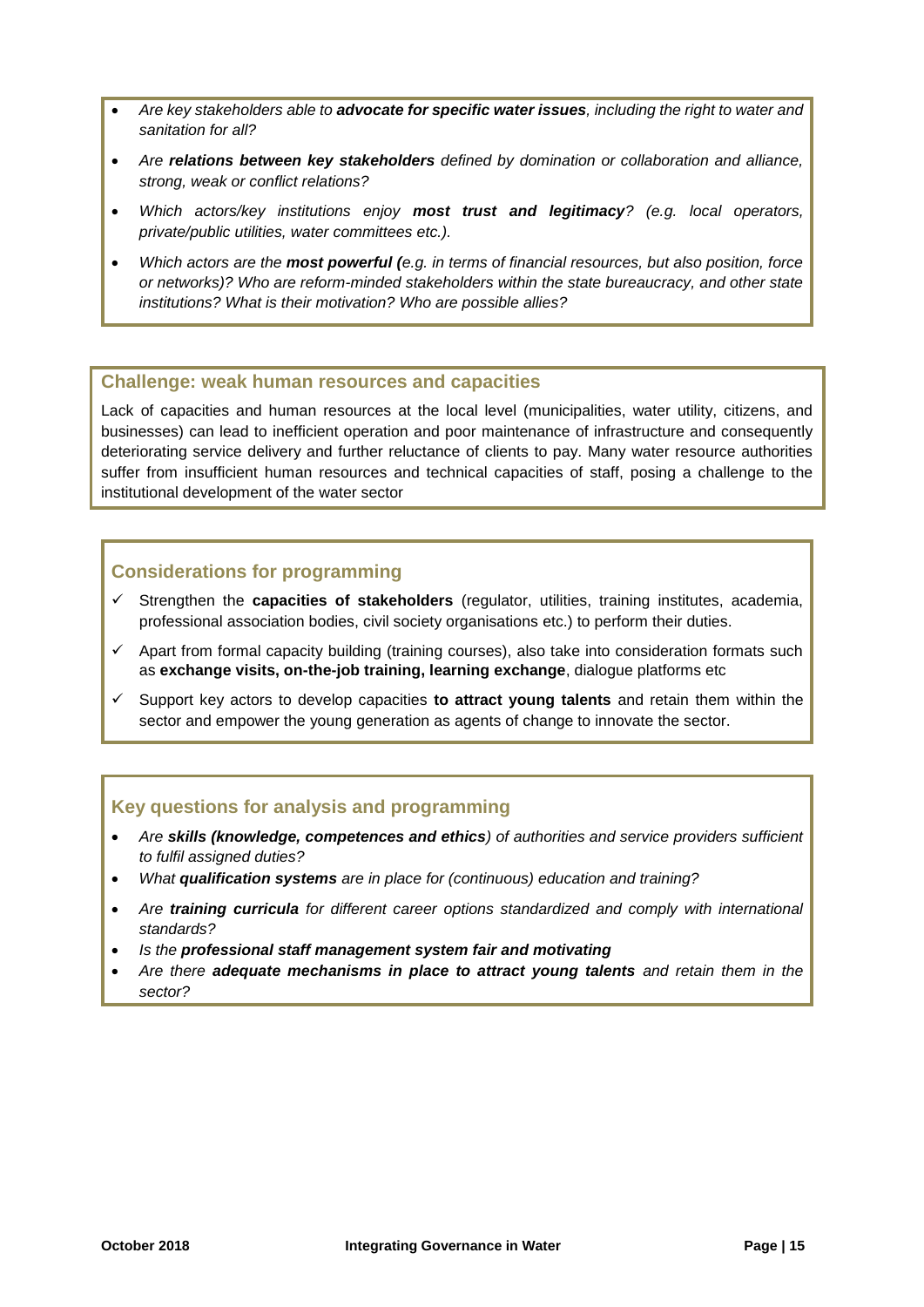# <span id="page-15-0"></span>**B.Important aspects for Monitoring and Evaluation (M&E)**

#### **During strategy development…**

- $\triangleright$  Include governance considerations (legal framework, state of decentralization, performance and interaction of responsible actors in public sector management processes compared to good governance principles, power dimensions, personal interests, incentives/disincentives and available capacities of key stakeholders) **both at the level of people and institutions when designing the domain outcome in the Cooperation Strategy Results Framework**.
	- $\triangleright$  Include a **specific field of observation/indicator in the water domain** to measure progress in improving governance in the water sector. Key outcome indicators are the Aggregated Reference Indicators (ARI) that allow to asses outcomes and outputs achieved with SDC support. The ARI for water are available on the [RésEAU Shareweb.](https://www.shareweb.ch/site/Water/reseau-resources/reference-indicators) For governance, indicator W1 (Global challenges – Water policies); and indicator W2 (Access to resources – Water) are the most relevant of the four indicators, but indicators W3 and W4 (Basic services – Access to water and sanitation) should also be considered, since they are strongly linked to the implementation of the Human Rights to water and sanitation.
	- $\triangleright$  Include changes in aspect of governance in the Risks and Assumptions part of the Cooperation Strategy.
	- Include governance relevant **Country Development Indicators** (e.g. linked to accountability, transparency and oversight mechanisms and equity concerns) in the water sector.

#### **During analysis and programming…**

- $\triangleright$  Conduct a governance analysis of the water sector at the start of an intervention.
- Establish at least one governance specific Outcome (backed by governance-specific indicators and outputs) or at least Outcome indicators at Project level, linked to water governance systems (e.g. improved policies for water governance), processes (e.g. clear functional assignment of roles and responsibilities) and key actors in water (e.g. individual/group behaviour changes).
- $\triangleright$  Identify vulnerable groups facing obstacles in accessing water services, in order to establish targets for specific groups in project LogFrame.
- $\triangleright$  When defining indicators make use of existing definitions at international levels, such as the ones used by the United Nations (JMP, GLAAS and GEMI<sup>13</sup>).

#### **During reporting, monitoring and evaluating...**

- $\triangleright$  Disaggregate data and indicators by potentially disadvantaged population groups and gender
- $\triangleright$  Address persistent social determinants within other sectors through specific interventions (e.g. in health) and monitor and evaluate their relevance for water governance systems and processes.
- $\triangleright$  Address governance issues in the water sector in project reviews and evaluations.
- $\triangleright$  Keep in mind to not only include line ministry actors in M&E but also communities, unions, (formal and informal), professional associations, umbrella organizations, other sector actors and international partners' performance.
- $\triangleright$  Keep in mind that indicators need a reliable source of information, either based on national statistics or certified surveys.

<sup>&</sup>lt;sup>13</sup> Further information is availabl[e here](https://washdata.org/) (JMP), [here](http://www.sdg6monitoring.org/about/components/presenting-gemi/) (GEMI) an[d here](http://www.who.int/water_sanitation_health/monitoring/investments/glaas/en/) (GLAAS).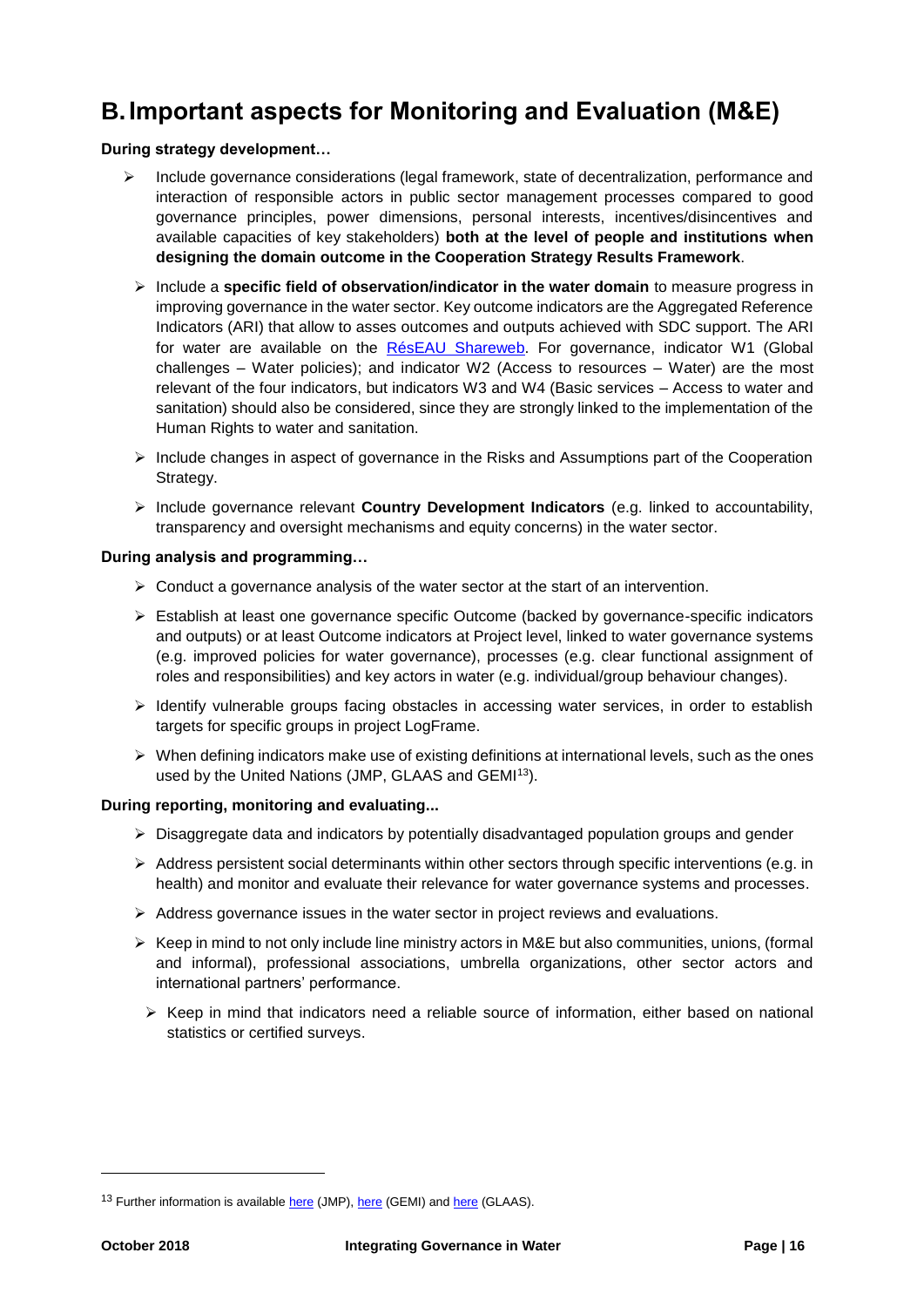# <span id="page-16-0"></span>**Annex I: Good Practices - Implementing Governance in Water Projects**

# **Addressing water governance at global, regional and local level**

# **Blue Peace Middle East**

The Middle East is the most water scarce region in the world. Water plays a central role in the region's conflicts and in defining priorities with regard to the sustainable development agenda. Aggravating this situation, the majority of water resources in the region are shared between two or more countries. Other important challenges include the need for more sustainable water use, access to more reliable water services, and improved water governance for national and transboundary surface water and groundwater resources. As water problems in the region and their impacts are often transboundary, regional solutions are required, which can encourage regional cooperation.

Blue Peace Middle East is an initiative that was launched in 2011 by SDC to contribute to peace building and strengthening cooperation on sustainable management of shared water resources through combined political and technical dialogues between relevant stakeholders from national and local governments, academia, civil society, private sector and media, which are substantiated with concrete regional projects and direct activities on the ground. Together with the Strategic Foresight Group (SFG), which is the implementing partner for the political dialogues, and local partners from academia, international organisations, civil society, and the private sector, the SDC promotes policy and concrete solutions for sustainable development serving those threatened by water scarcity and conflict.

The Blue Peace Middle East Community was created in 2011 and in 2017 constituted a network of more than 200 opinion leaders and policy makers in the Middle East. From 2011 to 2017, a period during which the Middle East saw violent conflicts and multiple crises of governance, it has been the only sustained mechanism for regional dialogue on water. Tangible results since 2011 include:

- $\triangleright$  In spite of the volatile political situation and security environment in the region, the initiative created a soft infrastructure for dialogue engaging stakeholders from Iraq, Iran, Jordan, Lebanon, Turkey, and to a limited extent Syria.
- $\triangleright$  The creation of a political umbrella facilitated progress on operational projects, such as the sharing of hydrological and meteorological data and preparations for the development of a coordinated and sustainable management framework in the Orontes Basin shared between Lebanon, Syria and Turkey.
- $\triangleright$  The facilitation of a long-term political dialogue between Turkey and Iraq on data harmonisation on the Tigris River. This dialogue is supported on an operational level bythe set-up of a monitoring station at the Tigris in Iraq that contributes to better data and thus improved water management.
- $\triangleright$  To address the capacity gap in water and sanitation in the region, the creation of over 60 start-ups developing innovative solutions for improved water management has been supported in Jordan, Lebanon and Palestine.
- $\triangleright$  In the framework of the Blue Peace media network, more than 500 articles, media reports and television programmes highlighted important water issues in the region.

With regard to specific actions on the ground, the initiative focuses on closing the knowledge gap by helping to gather reliable data on surface and groundwater resources and ensuring efficient water management and effective capacity building.<sup>14</sup>

l

<sup>&</sup>lt;sup>14</sup> More information on the Blue Peace Middle East Initiative is availabl[e here.](https://www.shareweb.ch/site/Water/reseau/Documents/Factsheet_Blue%20Peace%20Middle%20East_final_04.17.pdfhttps:/www.shareweb.ch/site/Water/reseau/Documents/Factsheet_Blue%20Peace%20Middle%20East_final_04.17.pdf) Further reading: Water as an Asset for Peace – Atlas of Risks and Opportunities, SDC 2017. [https://www.shareweb.ch/site/Water/news-networking-tools/Documents/SDC-Water-Atlas-](https://www.shareweb.ch/site/Water/news-networking-tools/Documents/SDC-Water-Atlas-FINAL-WEB-.pdf)[FINAL-WEB-.pdf](https://www.shareweb.ch/site/Water/news-networking-tools/Documents/SDC-Water-Atlas-FINAL-WEB-.pdf)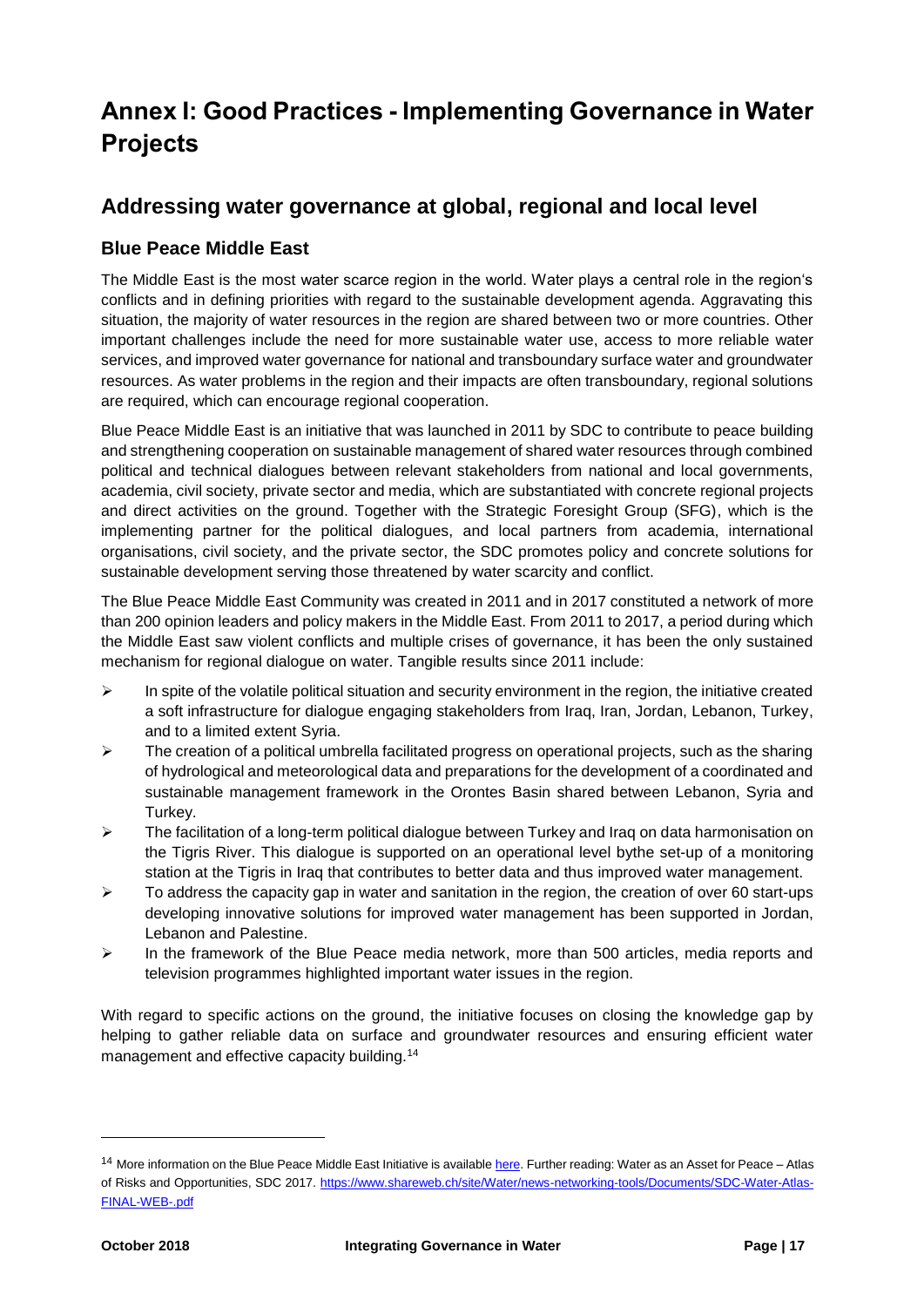# **Working towards more integrity in the water sector: Water Integrity Network (WIN)**

The Water Integrity Network (WIN) is a network of organizations and individuals promoting water integrity to reduce corruption and improve water sector performance worldwide. Integrity with its four main pillars - transparency, accountability, participation and anti-corruption - is at the centre of WIN's activities. At the international level, WIN advocates for developing strategic partnerships to bring water integrity on the global agenda and into the programmes and practices of important players in the international water sector. WIN contributed to OECD principles on water governance and released own publications such as the Water Integrity Global Outlook<sup>15</sup>. Another aspect is the development, testing and promotion of water integrity tools, as well as knowledge sharing and collecting evidence on corruption and the effectiveness of water integrity initiatives. Since 2009, when awareness on the issues of corruption in the water sector and integrity as a strong counterforce only started to emerge, SDC has provided a core contribution to WIN to support its global advocacy on water integrity and been part of its general assembly that serves as a steering mechanism.

- $\triangleright$  The Multi Country Water Integrity Programme (MCWIP) is a partnership between WIN and several Swiss Organizations (Helvetas, Caritas, Cewas) and encompasses engagement in Guatemala, Kenya, Mozambique and Nepal. The MCWIP aims to build capacities of local authorities and public/private service providers to set up water management systems and improving water service delivery while influencing national government policies. For the different implementation countries, locally adopted water integrity concepts, approaches and tools are developed and applied. While the specific approaches and focus areas are adapted to the local context in country component, all of them pursue four common lines of action: use of water integrity and social accountability tools (focus: local level); alliance building (across levels); advocacy and lobbying for policy changes (focus: national level); and capacity development and knowledge management (across levels).<sup>16</sup> A further central aspect is the learning and leverage component, which serves as a mechanism for knowledge exchange and aims at mainstreaming the principles integrity among Swiss-based organisations working in the water sector in developing countries. Lessons from these activities on to how to successfully implement a water integrity programme include:To speak or not to speak about corruption? Corruption happens, everywhere. Keeping it hidden makes it thrive. Being transparent about it can build trust. It is critical to carefully evaluate how far one can go when discussing corruption and only gradually push the limits. Being sensitive about the topic means taking into account cultural relativity and using positive entry points to generate discussion and action. The human rights to water and sanitation have proven to be a very useful entry point to promoting integrity.
- $\triangleright$  Preventing rather than cleaning up a mess. Prevention is a sign of due diligence: it can build trust with financing partners and ensure effectiveness of projects.
- $\triangleright$  Not a fight to fight alone: engaging with partners for change. Concerted action for advocacy and tool implementation is key, even if it is difficult to keep up.
- $\triangleright$  Combining top-down and bottom-up approaches for lasting change. Political will or top support helps and acting at lower levels and building up momentum for integrity is possible and effective.
- $\triangleright$  Building integrity walls. Transparency is not just about opening up the books. Civil society and the media play a key role in independent monitoring and reviews of budgets or service levels. Empowered, capacitated regulators can be strong change agents in the fight against corruption.
- Ensuring stakeholder engagement is a slow process but if it is real and multi-directional, integrity work will be stronger. Integrity programmes require thorough assessments and context analyses, detailed stakeholder mapping, and quality follow-up.

## **Improving sector governance at all levels: SABA+**

<sup>&</sup>lt;sup>15</sup> Water Integrity Global Outlook. WIN, 2016. [Link](http://www.waterintegritynetwork.net/wigo/)

<sup>&</sup>lt;sup>16</sup> Further information on this project is available [here.](https://www.erweiterungsbeitrag.admin.ch/deza/en/home/activities-projects/projekte-fokus/Project-database.filterResults.html/content/projects/SDC/en/2009/7F02855/phase3?oldPagePath=/content/deza/en/home/aktivitaeten_projekte/projekte-fokus/projektdatenbank.html)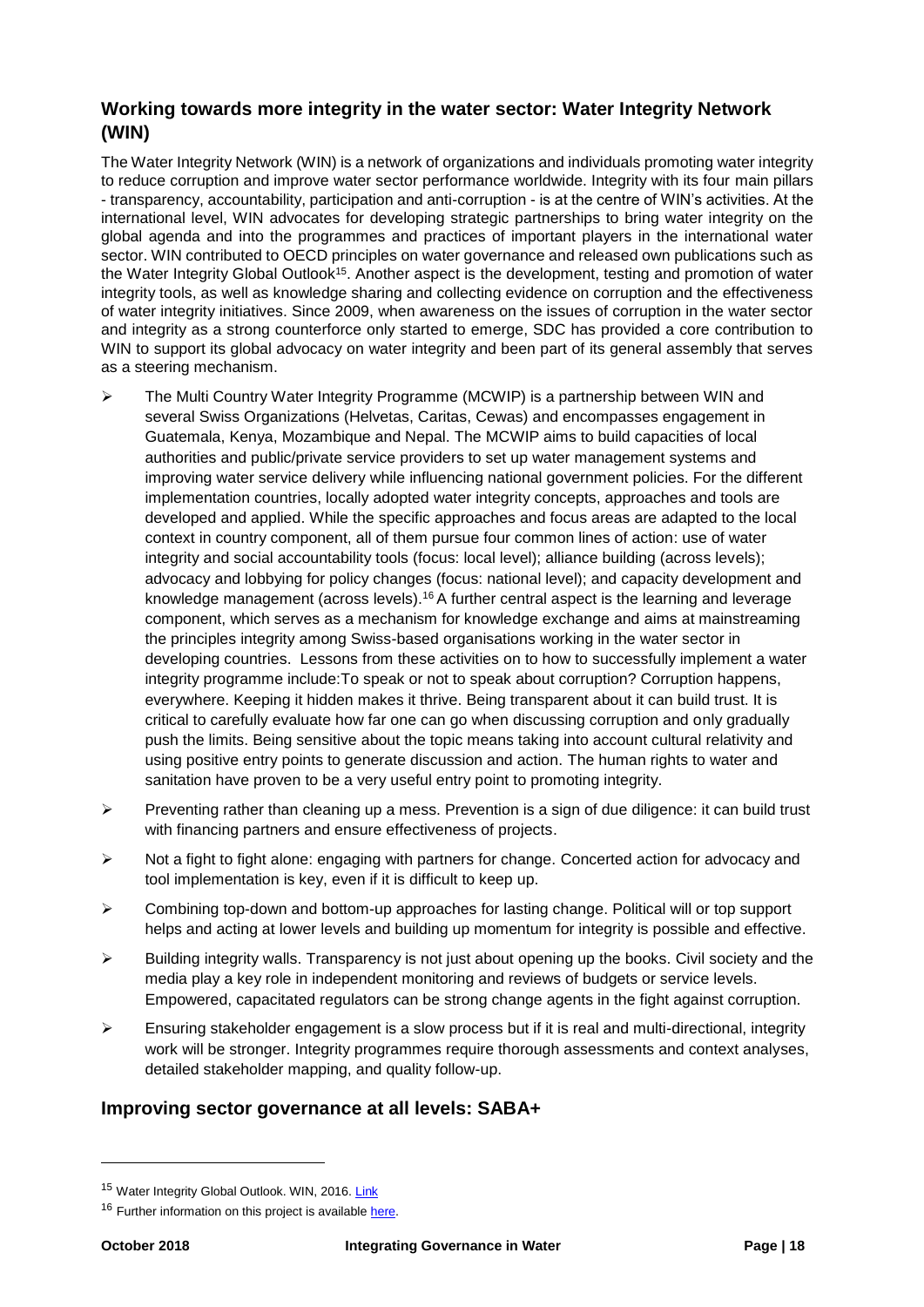The Integral Basic Sanitation (SABA) is an intervention supported by SDC, which developed a successful integrated model for sustainable management of water and sanitation services in rural areas. More than two million people benefited from the programme. SABA asks for and facilitates active participation and involvement of local water and sanitation stakeholders (regional governments, local governments, communities, private companies, education, and civil society organizations). This model integrates infrastructure-related aspects with management, technical and social components by combining the installation of household water and sanitation services with community capacity building, sanitary education, institutional capacity building, and liaison between all players. Good governance is promoted through strengthening capacities of the actors at all levels of the state, but also by increasing the transparency and strengthening the role of civil society in holding local, regional and national governments accountable for the implementation of the national or regional investment plan in water and sanitation.

SABA started already 1995 in Peru with an initial focus at the communal and local level. An important development in the continuously evolving programme was the development of Municipal Technical Water and Sanitation Areas (ATMs) – one of SABA's "export products". The ATM depend on the municipalities both organically and administratively, meaning that they have always been financed and managed by the municipalities with public budget.

This model allowed having a team in each municipality that served as support and an instrument of connection among the small operators and rural WASH actors from subnational levels, which the national government hardly could have reached all. Between 2007 and 2009, programmes were initiated to monitor water quality and, in particular, launch rural water and sanitation courses at several regional universities. There was a significant scaling-up of the model later to 14 regions in Peru. Throughout the history of SABA, 638 ATMs were promoted and there are currently 1426 ATMs in Peru. This means that the national government, together with the regional and local governments, replicated the SABA approach, making it a public policy on water and rural sanitation. Since 2007, Switzerland does not pay for infrastructure related expenses any longer in the SABA programme, as a growing Peruvian economy allowed the national and sub-national governments to contribute more. The SDC focused its activities instead more on advocacy and the SABA team also acted as technical advisers to the WASH Regional offices (DRVCS), which themselves give technical support to the municipalities and the creation of ATM.

The model has since been replicated and adapted to the reality of rural areas in post-conflict Colombia resulting in (more equal access, less pollution etc.). Currently, a new programme is being developed by the SDC to capitalise the vast experiences that have been gained in over 20 years of implementing SABA.

Several factors contributed to this success story. The models developed and validated at local levels are comprehensive, integrated and highly adaptable to different contexts, which made them attractive to the Peruvian government and suitable for nationwide upscaling. The SDC's long-term commitment gave sufficient time to develop models to maturity and allowed to build up strong relationships with different actors. The approach of SABA aimed strongly at strengthening the local, regional and national authorities and supported efforts for decentralisation. The experiences that were gained with SABA informed the political dialogue at all levels.<sup>17</sup>

<sup>&</sup>lt;sup>17</sup> Further information is available here.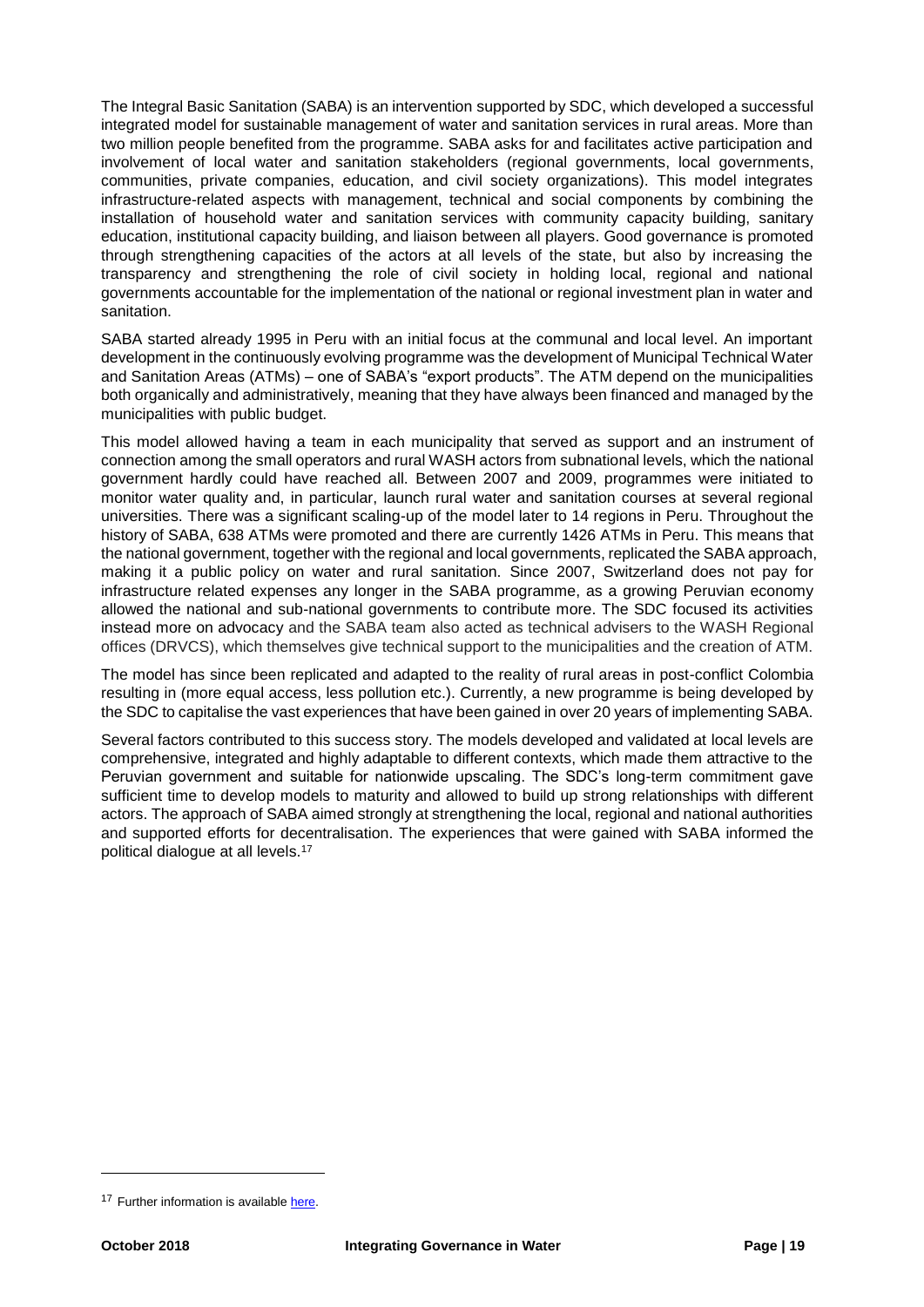# **Addressing transboundary water governance**

# **Building River Dialogue and Governance (BRIDGE)**

The "Water Diplomacy and Governance in Transboundary Hot Spots" programme, which was established in 2011 by SDC's Global Programme Water, seeks to foster cooperation among countries and communities that share water resources. Four implementing partners conduct a wide range of synergetic activities that address transboundary cooperation at multiple levels around the world. One of the four programmes is BRIDGE (Building River Dialogue and Governance), an initiative by IUCN (International Union for Conservation of Nature). As a membership organisation for governmental and civil society organisations, IUCN has the ability to work with member and partner organisations at multiple levels, allowing it to collaborate fruitfully with diverse stakeholder groups. Working across scales, as well as focussing on evidence-based knowledge, contributes to the organisation's reputation of being a reliable actor. Through water diplomacy, countries are able to reach negotiated agreements on water management. Because of the importance of water for development and poverty reduction at local levels, agreements among national governments often do not lead, by themselves, to implementation. For transboundary agreements on water management to be effective on the ground, they need buy-in and agreement from water users. Water diplomacy is a process that operates under the authority of States, but which unlocks cooperation among multiple stakeholders, including at the level of provinces and municipalities. BRIDGE builds on IUCN's 'Strategy for Creating Water Governance Capacity,' which aims to catalyse sustainable water resources development, including progress on safe water supply and sanitation, sustainable watershed management, biodiversity conservation and transboundary cooperation. The basic framework for this strategy comprises of five elements: i) Demonstration; ii) Learning; iii) Dialogue for consensus building; iv) Leadership Development; and v) Support facilities. BRIDGE serves as a neutral broker, creates informal spaces for dialogue, generates knowledge that can motivate cooperation, and provides on-demand advisory and training to stakeholders from local to national levels, enabling them to seize opportunities towards greater cooperation. BRIDGE uses an adaptive approach aimed at facilitating systemic change for the management of shared waters, whereby the concrete means of fostering cooperation are tailored to each socio-eco-political context. BRIDGE currently (2018) works in 14 basins around the world, from Asia to Latin America to Africa.

The BRIDGE initiative is active is the Mekong region, among others. The programme started in 2011, building on past achievements and programmes of IUCN in the region. BRIDGE applies a multilevel and multi-stakeholder process, addressing both the 3s basins (Sekong, Sesan and Sre Pok), transboundary tributaries of the Mekong river, and the Lower Mekong river basin as a whole in Cambodia, Lao PDR, Myanmar, Thailand and Viet Nam. Cooperation with the governments at different levels – including national assemblies – is absolutely crucial in this context. The inclusion of other stakeholder groups is also key in ensuring comprehensive, robust and long lasting water governance mechanisms. Civil society organisations (CSOs) are often relatively newly established actors and therefore greatly profit from training and support by BRIDGE, fostering their engagement in regional meetings.

Since its establishment, BRIDGE contributed to several noteworthy successes. At the regional level, IUCN supported the ratification of the UN Watercourses Convention (UNWC) by Viet Nam through advocacy and trainings on the legal framework. This ratification triggered the interest from the other countries in the region and from the Mekong River Commission (MRC) which BRIDGE builds on by supporting capacity building events and dialogues on improving the legal framework for cooperation in the basin. A further success is the establishment of a champion's network gathering representatives from governments, CSOs and academia. Important for its growth was the decreasing formality: Organising more informal events and gatherings, such as field visits, allowed for a stronger personal engagement of the participants. The network became a central pillar of the programme and was, for instance, strongly implicated in the development of a new phase. BRIDGE also works in engaging the Association of Southeast Asian Nations (ASEAN), a regional intergovernmental organisation with a strong economic agenda, to include water more prominently in their narrative. Finally, BRIDGE supports the development of cooperation plans and strategies, ensuring the demonstration part of cooperation, through looking at benefit sharing mechanisms between countries and the development of a strategy Nexus water - energy - food, to be integrated within local, national and regional plans. The success of BRIDGE Mekong led to the development of a new component in the Ganges, Brahmaputra and Meghna basin shared between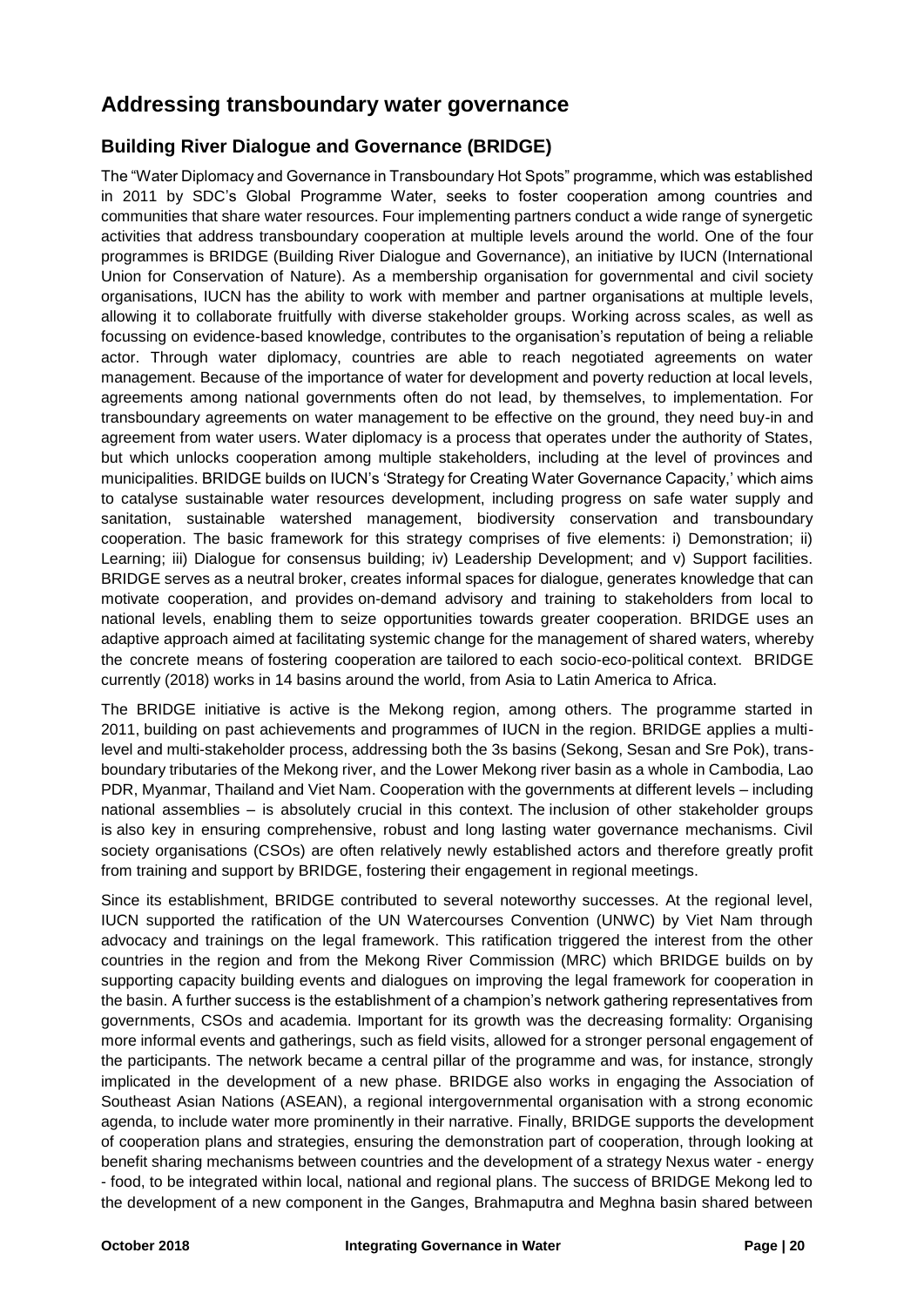Bangladesh, Bhutan, China, Nepal and India where tools and processes applied in the Mekong are tailored to and implemented in this transboundary basin. <sup>18</sup>

# **Addressing governance at national level**

## **An integrated approach to water in the Swiss Cooperation in Kosovo**

The Swiss Cooperation with Kosovo provides a good example of an approach to water in which governance plays a central role. Switzerland funds several programmes which combine investments in water infrastructure, strengthening of sector institutions, as well as policy development and influencing:

- $\triangleright$  SECO is financing a project supporting the establishment of the Inter-Ministerial Water Council (IMWC) in Kosovo and its activities, and is co-financing wastewater treatment plants in two cities, from construction to capacity building measures.
- SDC is financing the Rural Water and Sanitation Support Program (RWSSP), designed to increase the coverage of water and sanitation infrastructure in rural areas of Kosovo, better management of water services through the Regional Water Companies (RWCs) and better sector governance through its regulatory bodies.
- $\triangleright$  The Swiss Cooperation Office and the Swiss Embassy actively engage in policy influencing in the water sector.

The Swiss programmes in Kosovo are complementary and comprehensive, they intervene at all levels from national policy to local communities on the entire territory of Kosovo, and they support all relevant stakeholders of the water services sector: IMWC, Ministries, seven RWCs and Shukos (the Association of RWCs), Water Services Regulatory Authority (WSRA) and National Institute of Public Health (NIPH).

The significant Swiss investments over a long period and the solid experience gained through working on the ground and with all sector stakeholders gave Switzerland a strong reputation and credibility in the water sector and important leverage to impact on policy level. At the same time, with its support to IMWC and other national sector institutions, Switzerland disposes of powerful tools to effectively contribute to the development of policy and legal frameworks.

Successful examples of the combined support of Swiss programmes include completing Kosovo's consolidation strategy (consolidating all municipal water companies into seven regional companies) and the successful integration of all rural water systems in the country into the management of RWCs. The Swiss support has significantly contributed to Kosovo establishing a future-oriented water sector with relevant policies and legal frameworks in place. As lead donor in the water sector and through policy influencing, Switzerland contributed to improving legal frameworks, setting priorities and standards, enhancing coordination among stakeholders, among others. Support to RWCs led to better capacities for project implementation, customer strategies, reduction of non-revenue water; efficient procedures for operation and maintenance (O&M), water source protection, and evidence-based decision making processes. Swiss support to the supervisory bodies of the Kosovo water sector, WSRA and NIPH, combined with the capacity development of the RWCs, contributed to better sector governance and resulted in improved performance of water service provision through RWCs better drinking water quality.

With RWSSP, Switzerland will now (2018) also invest in rural water infrastructure in Northern Kosovo, an area which is politically highly sensitive. The Swiss support to the North is designed as a contribution to the integration of structures in Northern Kosovo into the overall Kosovo administration and system and to the long-term solution of the political conflict.<sup>19</sup>

## **Water as the entry point for improved governance: DESPRO (Ukraine)**

l

<sup>&</sup>lt;sup>18</sup> Further information is available [here.](https://www.shareweb.ch/site/Water/Documents/Fostering%20cooperation%20on%20transboundary%20waters.pdf)

<sup>&</sup>lt;sup>19</sup> Further information is available [here.](https://www.eda.admin.ch/deza/en/home/countries/kosovo.html/content/dezaprojects/SDC/en/2005/7F04384/phase6?oldPagePath=/content/deza/en/home/laender/kosovo.html)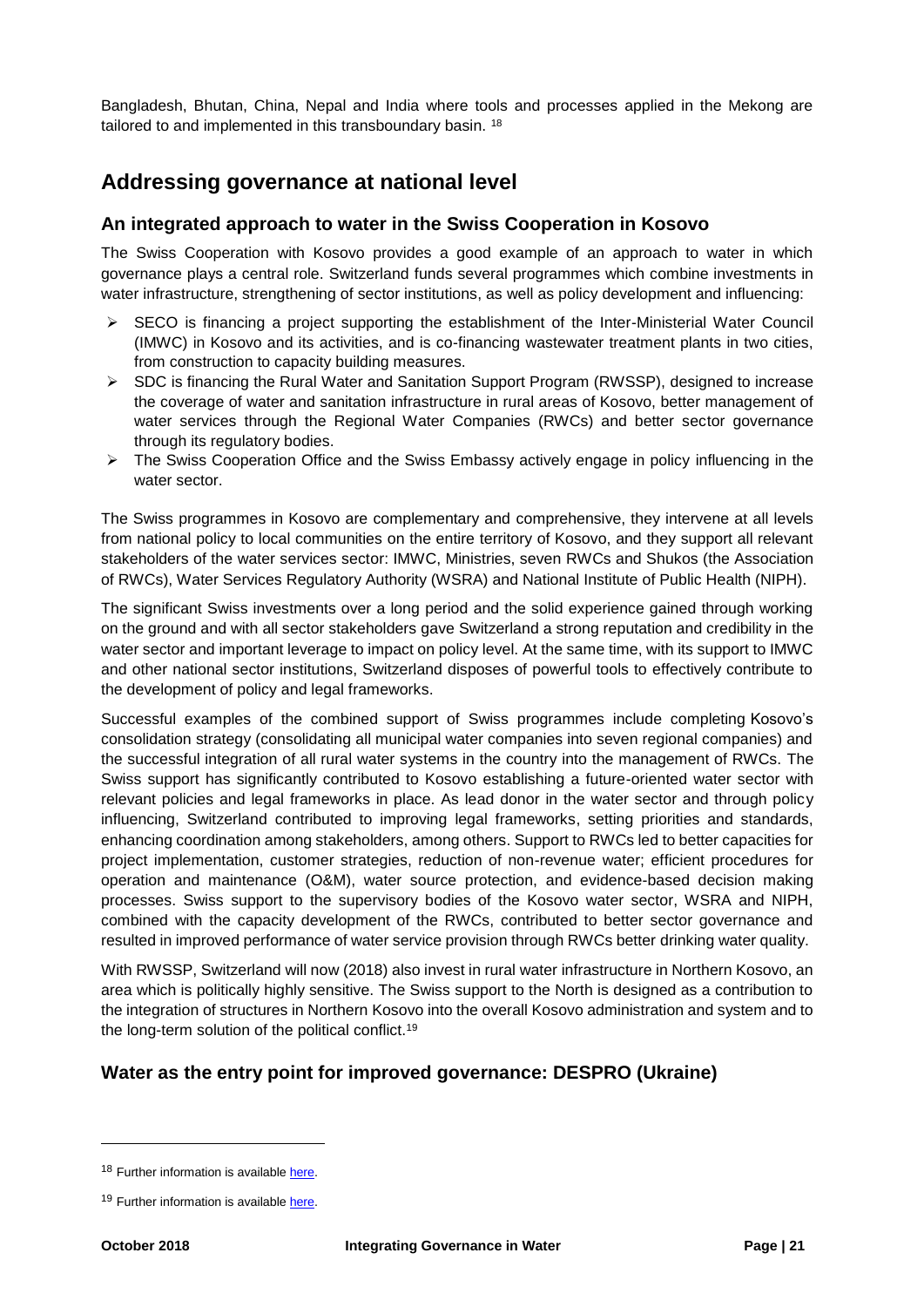The DESPRO (Decentralization Support Project in Ukraine) is a long-term initiative of the SDC in the Ukraine implemented by Skat Consulting Ltd. It aims at promoting decentralisation and the Local Self-Government reform by introducing decentralised service provision using the water sector as an entry point. For its interventions, DESPRO successfully cooperates with stakeholders at the national, regional and local levels. In the course of four phases, DESPRO has not only supported the implementation of around 139 rural water supply projects benefiting around 80,000 people in Ukraine but it has also been supporting the improvement of national policies to further advance the decentralisation reform process. The latter includes also the work DESPRO is doing in strengthening the capacities of key national reform stakeholders.

DESPRO has been operating within a dynamic political context, which has not always been favourable to the decentralisation process. However, the community-centred approach applied by DESPRO at local and regional levels resulted in improved water and sanitation services and high levels of local accountability. The main focus on social mobilisation and active participation of Local Self-Governments resulted in the introduction of the "local government-led-projects" modality, where the Village Council becomes the key actor in the planning and the implementation of Water and Sanitation projects.

At the same time, DESPRO has successfully fostered the co-financing of community Water and Sanitation projects creating a strong level of ownership of the projects from the side of the various actors involved. This means that the funds for Water and Sanitation projects not only come from DESPRO's resources but are also integrated in local and regional budgets and include a contribution from individual households As a result, the partner's financial share exceeded two thirds of the total projects cost.

In the context of the decentralization reform taking place at national level, DESPRO has become a recognized partner of the Ministry of Regional Development, Construction and Communal Services. At this level, DESPRO has contributed to the drafting of a policy on municipal waste, as a chapter to the Framework Law on Solid Waste Management and it has supported the Ministry in the elaboration of a National Water Supply and Sanitation Strategy. Additionally, DESPRO is actively participating in the Decentralisation Reform process by raising awareness of the citizens on key issues of the reform and by playing a key role in supporting the strategic planning of newly amalgamated communities.

Substantial efforts were also put in the development of capacities of Local Self-Government officers and Local Self Government Association's (LGA) through institutional and professional training such as: the Local Self-Government School and the Community of Practice for Local Development. Through elearning, face-to-face and peer-learning methods, DESPRO responds to the needs of both the decentralisation and Water and Sanitation sectors by addressing issues of Project Management, Community Cohesion, Conflict sensitivity, Gender, Communities` Financial Management and Decentralised Water and Sanitation Services.

DESPRO is an example of a project where the combination of interventions not only at all levels of power: from central, to local, but also within two sectors (governance and water), has made it possible to address the challenges of decentralisation and local self-governance in Ukraine.<sup>20</sup>

## **Governance at all levels in Mozambique (PROGOAS)**

More than half of the rural population in Mozambique does not have access to safe water, corresponding to more than 300'000 persons without access to clean water in the four target districts of the programme intervention in Cabo Delgado and Nampula Provinces. Only 12.4% of the rural population use improved latrines and only 9% of the households have a specific space for washing hands using water and soap or ashes. National Policies and the legal framework transferred more competences and resources for water and sanitation to district governments. Districts now also manage their own human and budget resources and are thus key players in the promotion of local development and service delivery. However, the lack of human and financial resources with the capacities required for leading the local investment planning, implementing and monitoring process remains an important challenge. In the same line, civil society is still relatively young and lack experience in claiming rights and accountability or in influencing

<sup>&</sup>lt;sup>20</sup> Further information is available here.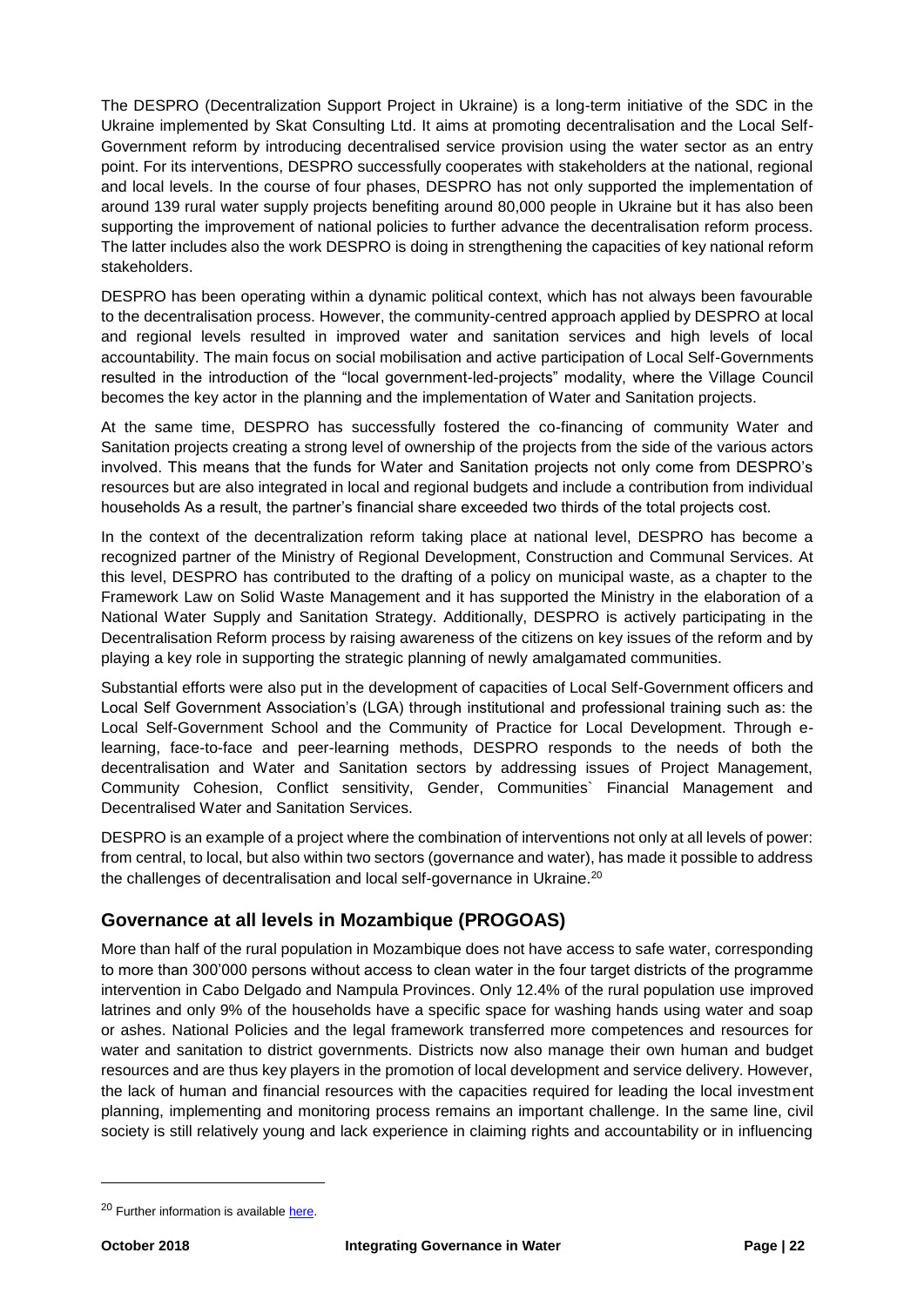government priorities. The provision of quality public water and sanitation services that respond to community priorities remains therefore a considerable challenge.

The Governance, Water and Sanitation Program (PROGOAS) is co-financed by the SDC and HELVETAS Swiss Intercooperation and being implemented in the provinces of Cabo Delgado and Nampula of Mozambique. The first two phases of the program (2009-2015) focused on community monitoring and organization by introducing approaches to ensure effective participation and transparency during local governance processes in the area of water and sanitation. During the third phase (2015-2018) the program promotes the adoption of these approaches by local district actors to sustain principles of good governance.

PROGOAS strengthened the institutional capacity of local councils, community development councils and water/sanitation committees by providing further training, including ongoing support through selfassessment, on important aspects such as internal governance (bylaws, accountability, advocacy), gender integration, operational and maintenance of water points. PROGOAS also promoted on-system support by transferring the training capacity to local institutions (Provincial training centre, national NGO) in order to promote the replication of these good practices beyond project implementation.

Throughout the program, different tools were developed like Planning Fairs used by local government for yearly participatory planning process and accountability, and public hearings used by technical services to guarantee ownership of new water infrastructures. Furthermore, the program facilitates advocacy activities for increased public WASH investment and O&M, and integrates financial incentives for well performing districts.<sup>21</sup>

# **Addressing governance form the Humanitarian Aid perspective**

## **Contribution to managing drinking water and sanitation with Humanitarian Aid in Lebanon**

As a consequence of the war in Syria, Lebanon is facing a massive influx of displaced people, who now (2017/2018) account for about one third of the total population. This situation accentuates the already existing challenges in the water sector such as population growth, increasing water shortage due to climate change especially in summer months and has placed considerable strain on the already fragile and weak service infrastructures, leading to adverse effects on access to safe drinking water, water quality, and wastewater management.

It is within this context that the SDC, who has been active in Lebanon for years already, decided to start a new programme in 2016 tackling the issues related to water and sanitation. The programme works in close collaboration with the Bekaa Water Establishment (BWE), the regional arm of the Ministry of Energy and Water. BWE administers the Bekaa Valley, one of four regions in Lebanon that entails approximately 42% of the country's total area. This includes the major part of the Lebanese territory along the Syrian border where also most refugees are temporarily living in many informal tented settlements. The BWE is mandated to provide water and sanitation services and is responsible for all tasks related to water quality and quantity.

Through close cooperation with the Bekaa Water Establishment, the Swiss Cooperation Office aims to enhance resilient, sustainable and conflict-sensitive water management.

The programme itself evolved since its start: While the initial focus was rather technical, institutional capacity building gained in momentum. For example, processes are made leaner and accountability and transparency are increased. Hence, from a pure water management and engineering point of view, the Swiss approach is rather traditional and includes activities such as rehabilitation of infrastructure as well as improvement of management processes within the BWE.

Improving governance and building up the capacity of BWE, however, requires in the current context a novel approach. The Bekaa valley includes 18 official religions (sects), clans, families, political parties,

<sup>&</sup>lt;sup>21</sup> Further information is availabl[e here](https://mozambique.helvetas.org/en/).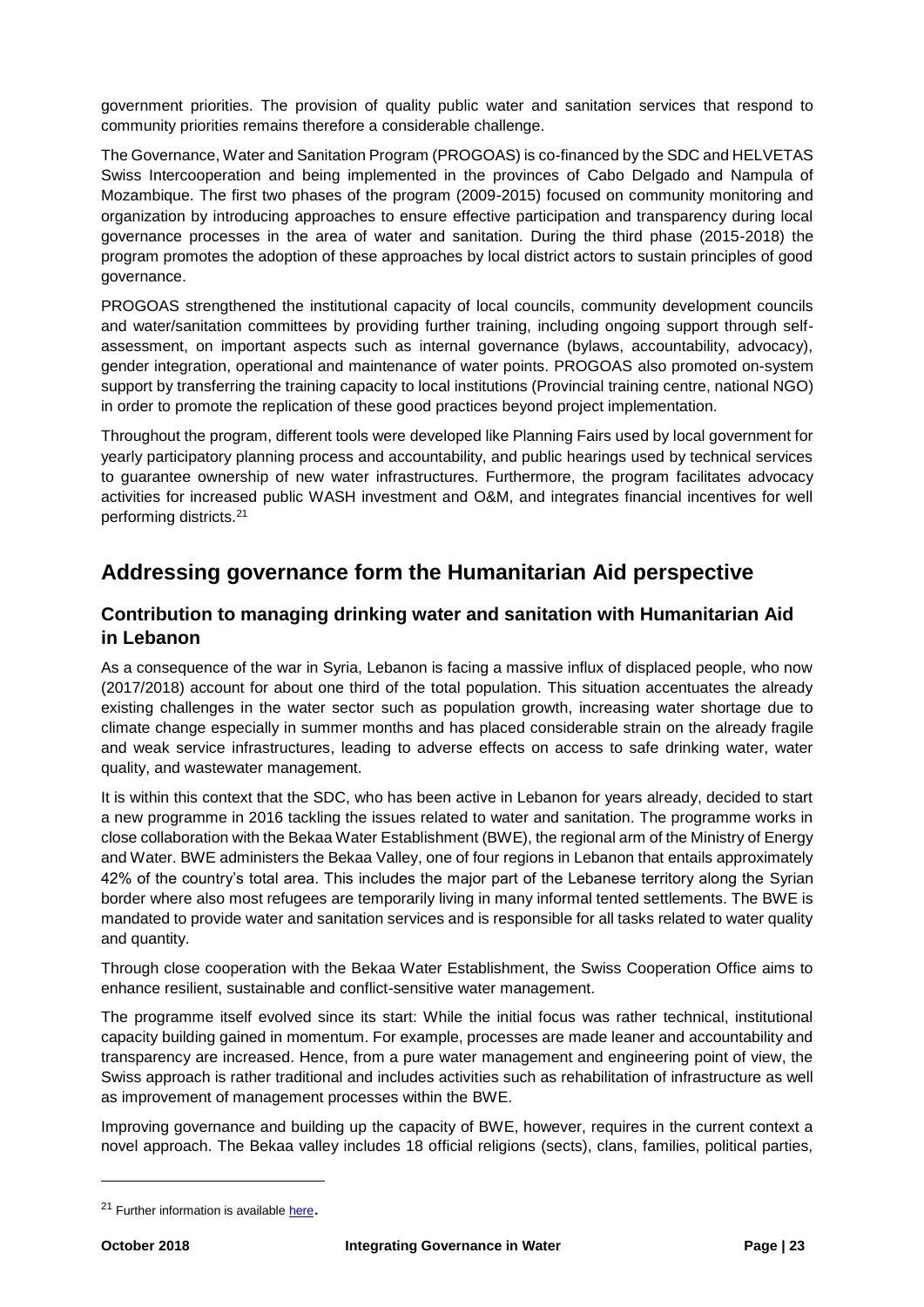and a very turbulent conflict history. Meaning, aspects of Conflict-Sensitive Program Management (CSPM) are in particular important. In the current very diverse context, all Swiss activities need to be balanced carefully around the different governance dimensions. To support BWE in improving their own performance, governance, and activities we support a Technical Audit of BWE, which is done based on a methodology of the International Water Association (IWA). In addition, activities of SDC encompass ongoing coaching of the various water stakeholders in the Bekaa but also management and coaching of staff of BWE itself. Moreover, improving governance includes intensive training of the BWE customer service to be better able to interact with individuals and entire municipalities under BWE's jurisdiction. Other measures include the support to the BWE in coordinating the monthly donor meetings. A further strain of activities that may seem less obvious - but is no less important - is concerned with keeping the employees of BWE motivated. This is done by improving the working conditions, but also by organising team days.<sup>22</sup>

Last but not least the Swiss Cooparation/SHA is very well perceived in the area as reliable and impartial actor. As such the Swiss Cooperation offers its service as a mediation platform and promotes cooperation and conflict resolution from joint water management among different groups.

Taking the need for all above into account, technical improvement and a conflict sensitive approach at the same time, the Swiss intervention is based on four lines of action: 1) supporting the BWE in its daily operations; 2) contributing to more equitable access to drinking water for both Lebanese host communities and Syrian refugees; 3) supporting the management of wastewater treatment plants; and 4) contributing to improving the water quality. SDC seeks to have an adequate representation among the beneficiaries, considering religious and political groups as well as gender.

On a broader level, the Swiss project together with Bekaa Water Establishment and funding of other activities across Lebanon by SDC is adding a lot of credibility to the Swiss presence in Lebanon in general. Moreover it improves the stance of SDC/SHA with regards to water management and institutional capacity building on a strategic level.

<sup>22</sup> Further information is available [here.](https://www.eda.admin.ch/content/dam/countries/countries-content/lebanon/en/160715_FS_Leb_WES_BWE_July.pdf)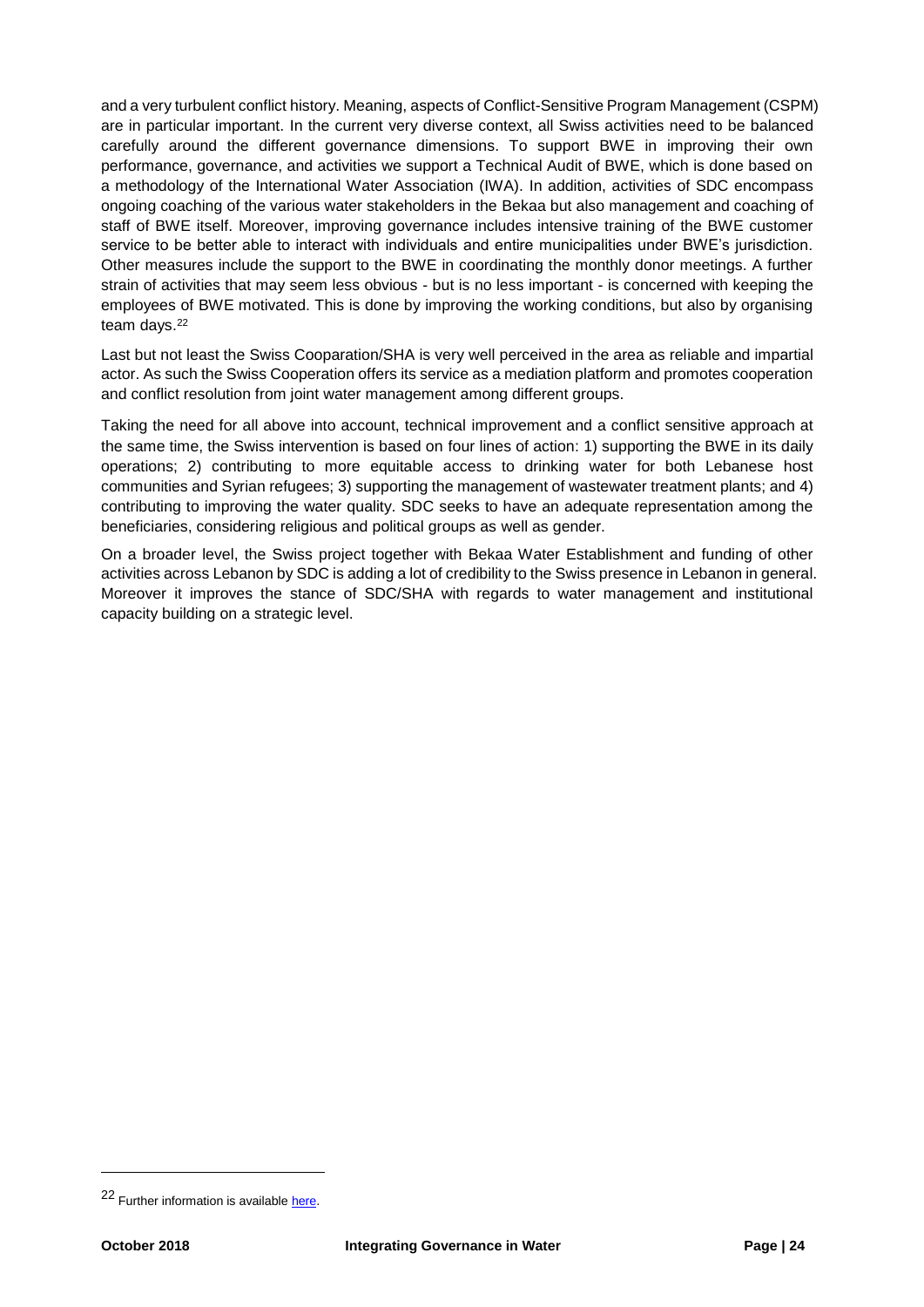# **Addressing water from a multi-stakeholder perspective**

# **The PUSH-PULL POLICY Approach to increase water productivity in agriculture**

The complexity of water productivity in agriculture cannot be tackled by individual actors. A comprehensive multi-stakeholder approach is required to address a) inappropriate water governance, b) the lack of incentives and c) the knowledge gap. Positioned within SDC a multi-sectoral group of actors under the lead of Helvetas Swiss Intercooperation addresses these three issues jointly in an innovative project.

The PUSH Component fills the knowledge gap by compiling know-how and tools on water management, raising awareness among stakeholders, promoting improved measures and technologies and measure and monitor water use. The PULL Component addresses the lack of incentives. Farmers are motivated to change production and irrigation practices, because the buyers of the product support this change by a premium or other benefits. The POLICY Component fills the gap that inappropriate water governance is creating. Water distribution, maintenance of the irrigation system or the timing of irrigation leaves ample room for improvement and requires efforts beyond the reach of an individual farmer or a single private sector entity. The water stewardship approach brings water users together to agree on a way to share available water resources and to improve the local water situation. Such joint processes are based on the "International Water Stewardship Standard", administered by the Alliance for Water Stewardship, with its set of criteria and indicators that specify the steps required to achieve a local water management plan that is accepted by all local water users. Examples for activities include water saving irrigation measures, diversification of the crop rotation towards lower water requirements, improved water distribution plans (timing and volumes of water delivery) or interaction with local authorities responsible for the maintenance of water infrastructure. In combination with the other two components a jointly elaborated water management plan has chances to be endorsed and implemented. Through the SDC project local implementers are trained in facilitation skills around water stewardship and on how to handle sensitive discussions, hydrology and legal aspect that have to be respected to achieve sustainable results. Furthermore capacities of water user associations in implementing joint action plans are strengthened.

The interplay of businesses that adopt water productivity in their sourcing policies and civil society or water user associations that raise awareness for water issues and promote better approaches can lead to improved local and national policies conducive to efficient water use based on evidence and experience.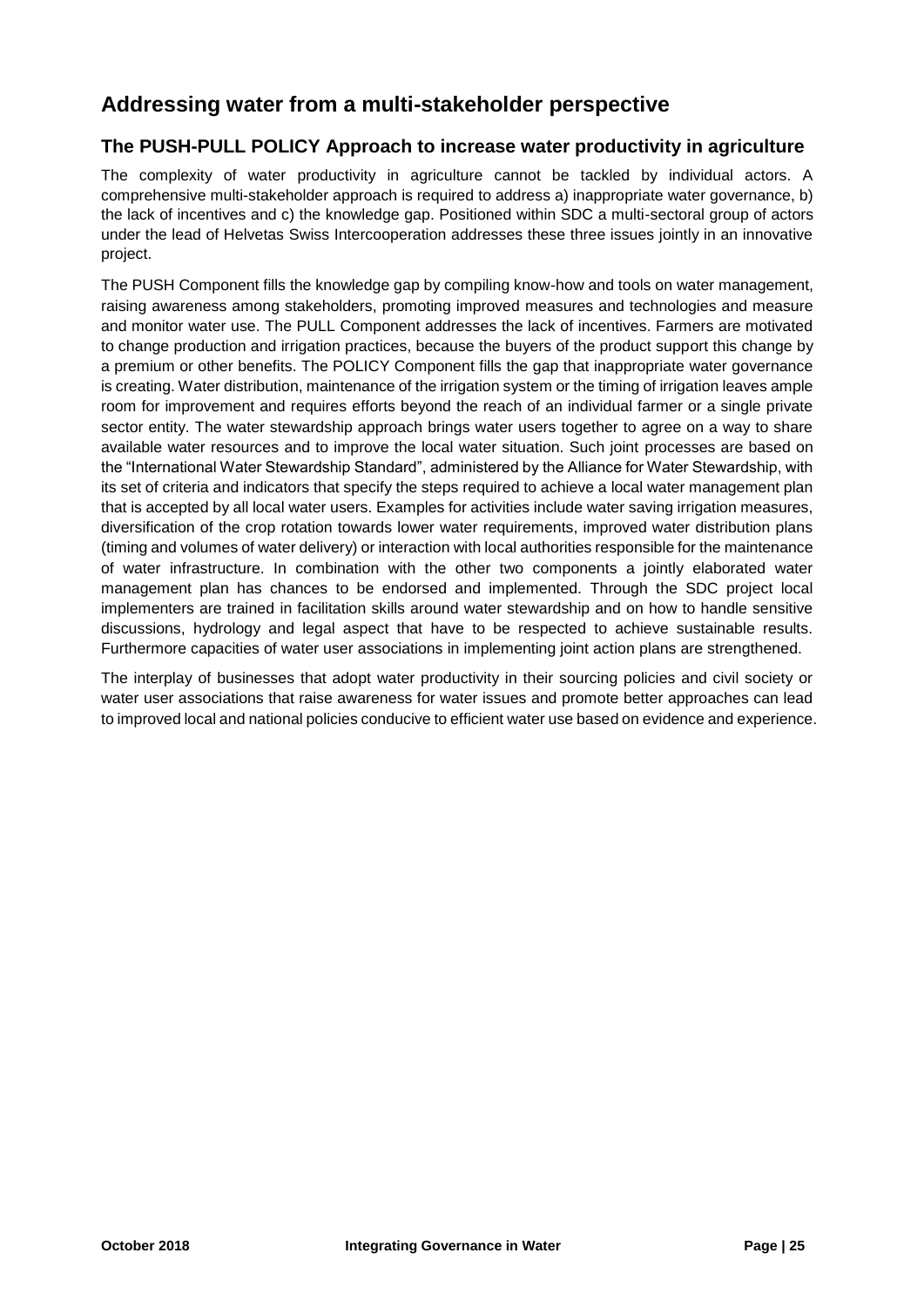# <span id="page-25-0"></span>**Annex II: Governance related tools**

| <b>Source</b>                                                                                                                                                                                                                                     | <b>Comment</b>                                                                                                                                                                                                                        |
|---------------------------------------------------------------------------------------------------------------------------------------------------------------------------------------------------------------------------------------------------|---------------------------------------------------------------------------------------------------------------------------------------------------------------------------------------------------------------------------------------|
| Tools developed by the Water Integrity Network<br>(WIN) and its partners:                                                                                                                                                                         | A series of tools are available from the website of the<br>Water Integrity Network (see Overview), several of<br>which may be used to integrate governance aspects<br>in processes of planning, monitoring, evaluation,<br>reporting. |
| Stakeholder Engagement Tools: Finding Common<br>Ground (link)                                                                                                                                                                                     |                                                                                                                                                                                                                                       |
| Integrity Pact (link)<br><b>Integrity Framework For Water Stewardship</b><br>Initiatives (link)                                                                                                                                                   |                                                                                                                                                                                                                                       |
| Assessment Tools: Defining the Issue (link)                                                                                                                                                                                                       |                                                                                                                                                                                                                                       |
| Annotated Water Integrity Scan (link)<br>$\bullet$<br>Guide<br>User<br>Assessing<br>to<br>Water<br>Govnernance (link)                                                                                                                             |                                                                                                                                                                                                                                       |
| Action Tools: Making Change Happen (link)                                                                                                                                                                                                         |                                                                                                                                                                                                                                       |
| Integrity Management Toolbox for Water<br>$\bullet$<br>Sector Organizations (link)<br>Integrity Management Toolbox for Small<br>Water Supply Systems (link)<br>Integrity, Quality, Compliance for Water<br>٠<br>Project Management (link)         |                                                                                                                                                                                                                                       |
| Gender & Water SDC, 2017. Link                                                                                                                                                                                                                    | A guidebook to mainstreaming gender equality into<br>water, hygiene and sanitation interventions.                                                                                                                                     |
| Guidebook for decentralized water<br>supply in<br>Moldova<br>Chapter 1.2: How to set-up Water Consumer<br>(WCAs),<br>Associations<br>community-based<br>organizations tasked with the management of local<br>water supply. (Skat, SDC, ADA). Link | A guidebook to support implementers of rural water<br>supply interventions. Written for the context of<br>Moldova but with potential applications elsewhere.                                                                          |
| How to establish full cost recovery in water supply<br>systems? SDC 2016. Link.                                                                                                                                                                   | A case study and lessons learned on how to ensure<br>long-term management of water utilities through the<br>establishment of a full cost recovery system.                                                                             |
| Human Rights-based approach to integrated water<br>resources management, draft - (UNDP CAP-Net,<br>REDICA, the Water Governance Facility, and<br>WaterLex) 2016. Link.                                                                            | This manual introduces Human Rights and IWRM to<br>the reader, progressively integrating them into a single<br>approach that has been dubbed a 'Human Rights-<br>based approach (HRBA) to integrated water resources<br>management'.  |
| Hydropower Sustainability Assessment Protocol.<br>Accessed 2017. Link.                                                                                                                                                                            | Assesses the sustainability of hydropower projects in<br>twenty areas including governance, health, economic<br>activity, etc.                                                                                                        |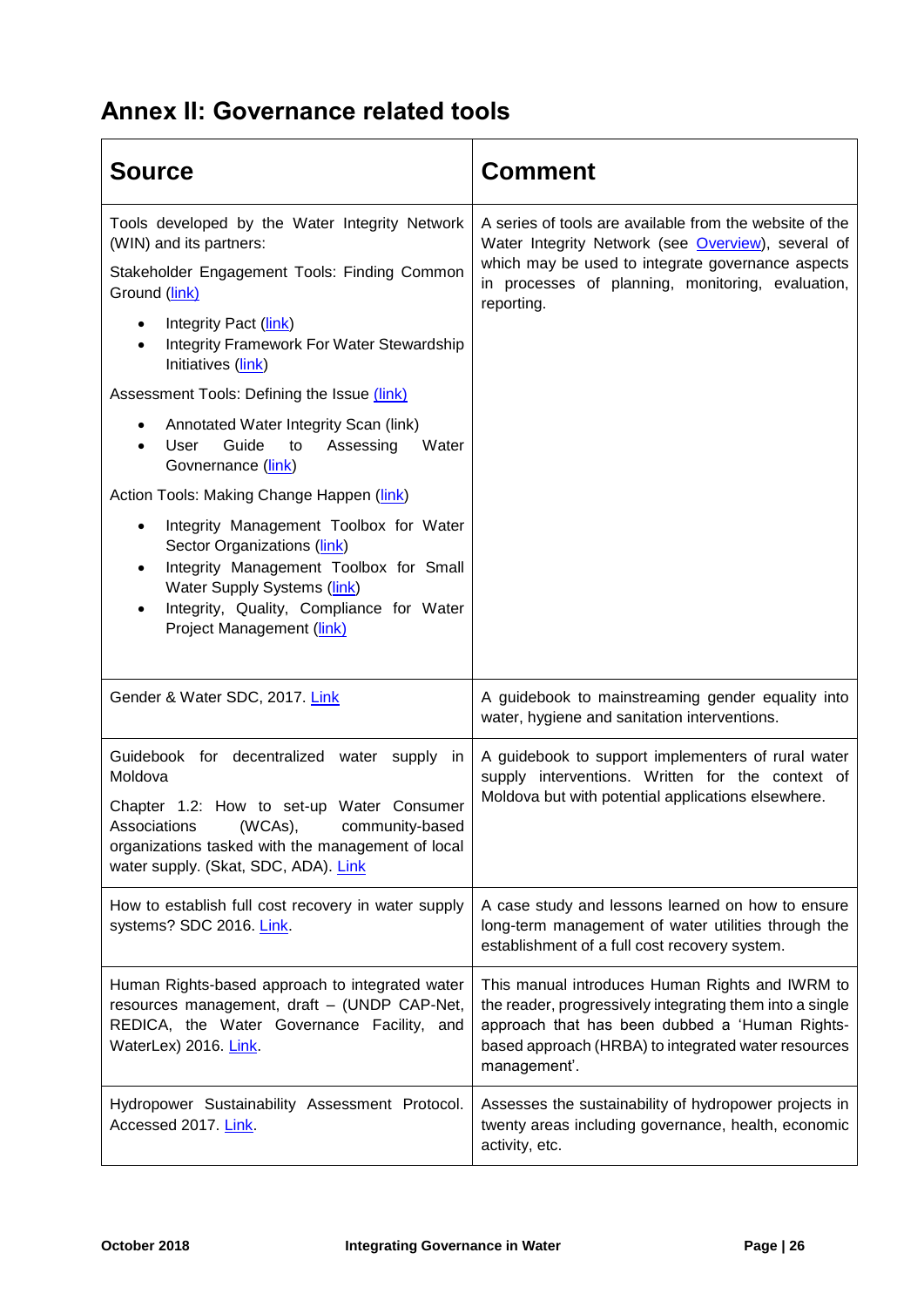| <b>IWRM ToolBox. GWP, not dated: Link</b>                                          | The GWP IWRM ToolBox is a comprehensive<br>database containing tools, references and case<br>studies on integrated water resources management                                                                                                                              |
|------------------------------------------------------------------------------------|----------------------------------------------------------------------------------------------------------------------------------------------------------------------------------------------------------------------------------------------------------------------------|
| Sustainable Sanitation and Water Management<br>Toolbox (SSWM), CEWAS, 2017. Link   | The SSWM toolbox facilitates holistic approaches by<br>considering the entire water cycle from source to sea,<br>and back, and putting human influence on the water<br>and nutrient cycle at the centre.                                                                   |
| Urban Water Utility Reform - A tool for analysis and<br>dialogue. SECO, 2017. Link | The tool, based on a review of success stories in urban<br>water utility reform (Link), can support a structured<br>dialogue amongst stakeholders in a utility reform<br>process, the formulation of a utility-specific reform<br>strategy, and the monitoring of reforms. |
| Water Footprint. Water footprint network, 2017, Link.                              | Allows companies, regions, and even individuals to<br>calculate the amount of water they use; can help<br>businesses or sectors to increase their efficiency.                                                                                                              |
| Water Risk Filter. WWF/DEG, 2017. Link                                             | Assesses current and future water-related risks<br>(quality and quantity) at the river basin level. Helps to<br>better plan industrial and large-scale agriculture use.                                                                                                    |